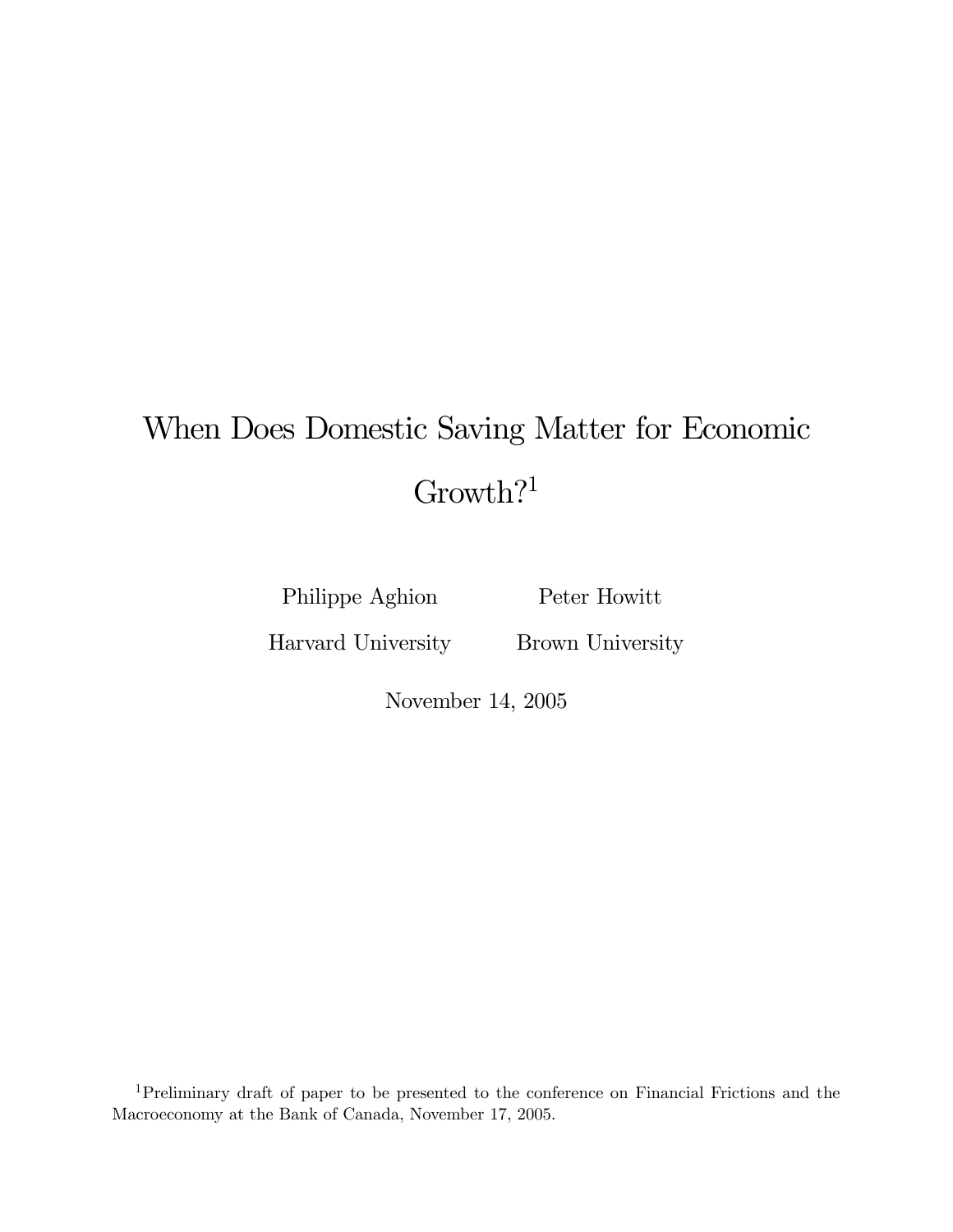## 1 Introduction

Can a country grow faster by saving more? This question has been raised by policy makers, for example when discussing the contrast between the high growth in East Asia and the slow growth in Latin America, two middle-income regions with comparable levels of per capita GDP in the 1960s. This contrast could hardly be explained by differences in property right protection or in financial development. Moreover, most Latin American countries have subscribed to the so-called Washington consensus policies (namely, the idea of combining macroeconomic stability, trade and financial liberalization, and privatization), but so far to little avail. On the other hand, if one looks at savings rates in the two regions, we do see a sizeable difference, with East Asian rates being much higher than Latin American rates. Specifically, for the East Asian countries in the sample described in section 3 below the average saving rate from 1960 to 2000 was 25%, whereas for Latin American countries in the same sample the average saving rate was only 14%.

Standard macroeconomic theories have little to say about the impact of domestic saving on growth. Growth models emphasizing capital accumulation (Solow and AK models), tell us that higher savings rates should foster growth because higher savings imply higher capital investment. But these are closed economy models, and extending them to the case of small open economies with international capital markets would eliminate the effect of local saving on growth. More recent models emphasizing innovation as the main engine of growth (Romer, 1990; and Aghion and Howitt, 1992), either ignore capital accumulation, in which case there is no role for saving even in a closed economy, or they emphasize the complementarity between capital accumulation and innovation (Howitt and Aghion, 1998), in which case the equilibrium growth rate depends positively upon domestic saving. But even in the latter case the theory does not apply to the case of an open economy with capital mobility.

In this paper, we develop a theory of local saving and growth in an open economy with domestic and foreign investors. In our model, growth in relatively poor countries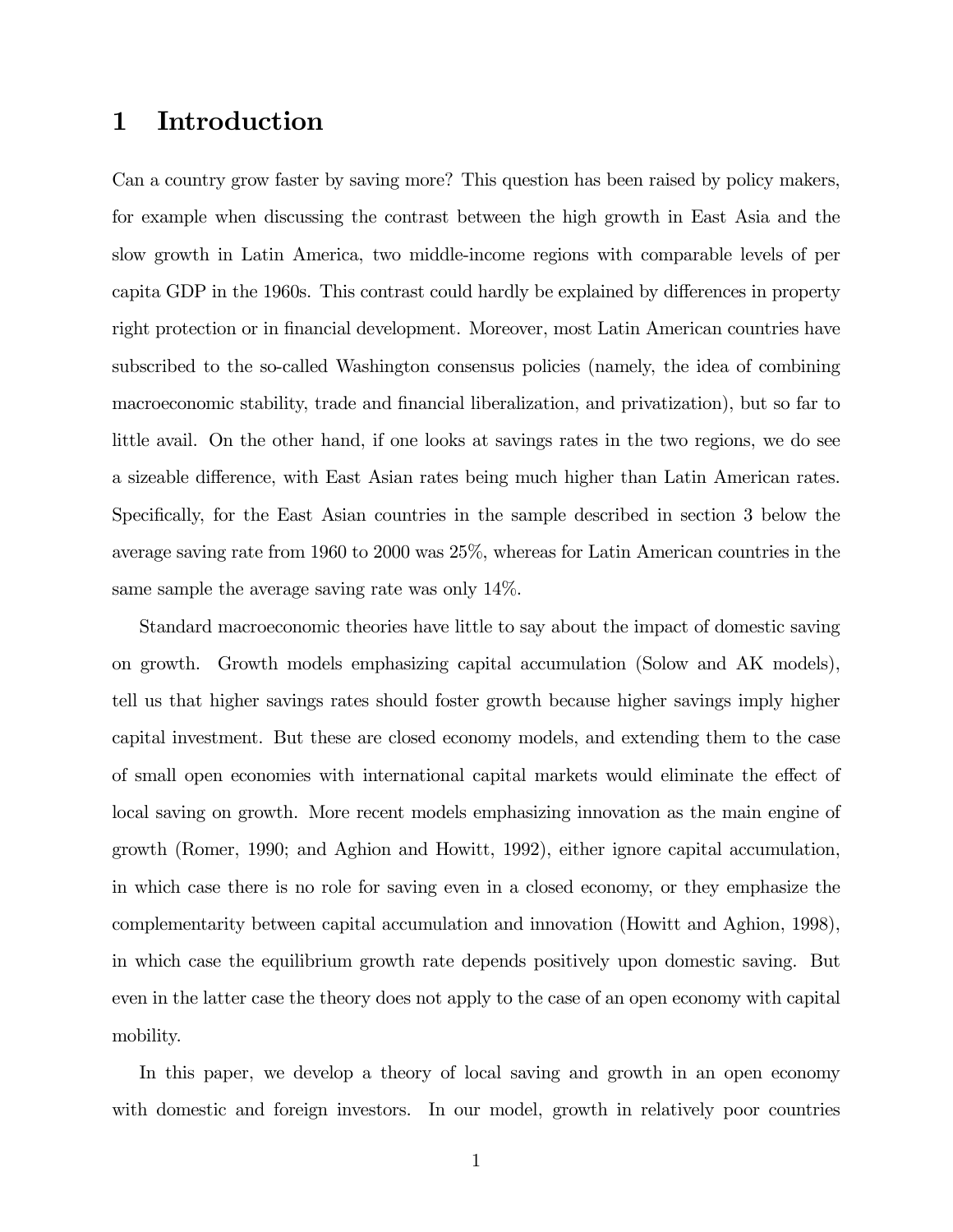results mainly from innovations that allow local sectors to catch up with the current frontier technology. But catching up with the frontier in any sector requires the involvement of a foreign investor, who is familiar with the frontier technology, together with effort on the part of a local entrepreneur, who knows the local conditions to which the technology must be adapted. Local saving matters for innovation, and therefore growth, because it can serve as collateral to attract foreign investment; first, for a given level of local entrepreneurial effort, this collateral accrues to the foreign investor in case the project fails, which makes it easier to satisfy the investor's participation constraint (otherwise, the investor might choose to invest its funds elsewhere at world market interest rates); second, it encourages local entrepreneurial effort by giving the local entrepreneur a stake that she will lose if the project fails for want of effort on her part.

The theory also delivers predictions on when domestic saving should matter most for economic growth. In particular it focuses on the interaction between saving and the country's distance to the technological frontier. The main prediction of our model is that saving affects growth only in those countries that are not too close to the technological frontier. The reason is that in a relatively poor country higher saving increases the collateral that can be pledged by the local entrepreneur, which in turn makes it easier to induce entrepreneurial effort while guaranteeing a sufficient share of profits for a foreign investor to participate in an innovation project. However, in countries sufficiently close to the frontier the local entrepreneur is more likely herself to be familiar with the frontier technology, and therefore does not need to attract foreign investment in order to undertake an innovation project; in such a case every ex ante profitable innovation project will be undertaken regardless of the level of domestic saving because there is no need for collateral when there is just one agent participating in the project.

The idea that saving from the periphery can serve as collateral is not new. In particular, Dooley, Folkerts-Landau and Garber (2004) argue that capital flows from poor to rich countries may partly reflect poor countries' choices to transfer wealth to a "center or reserve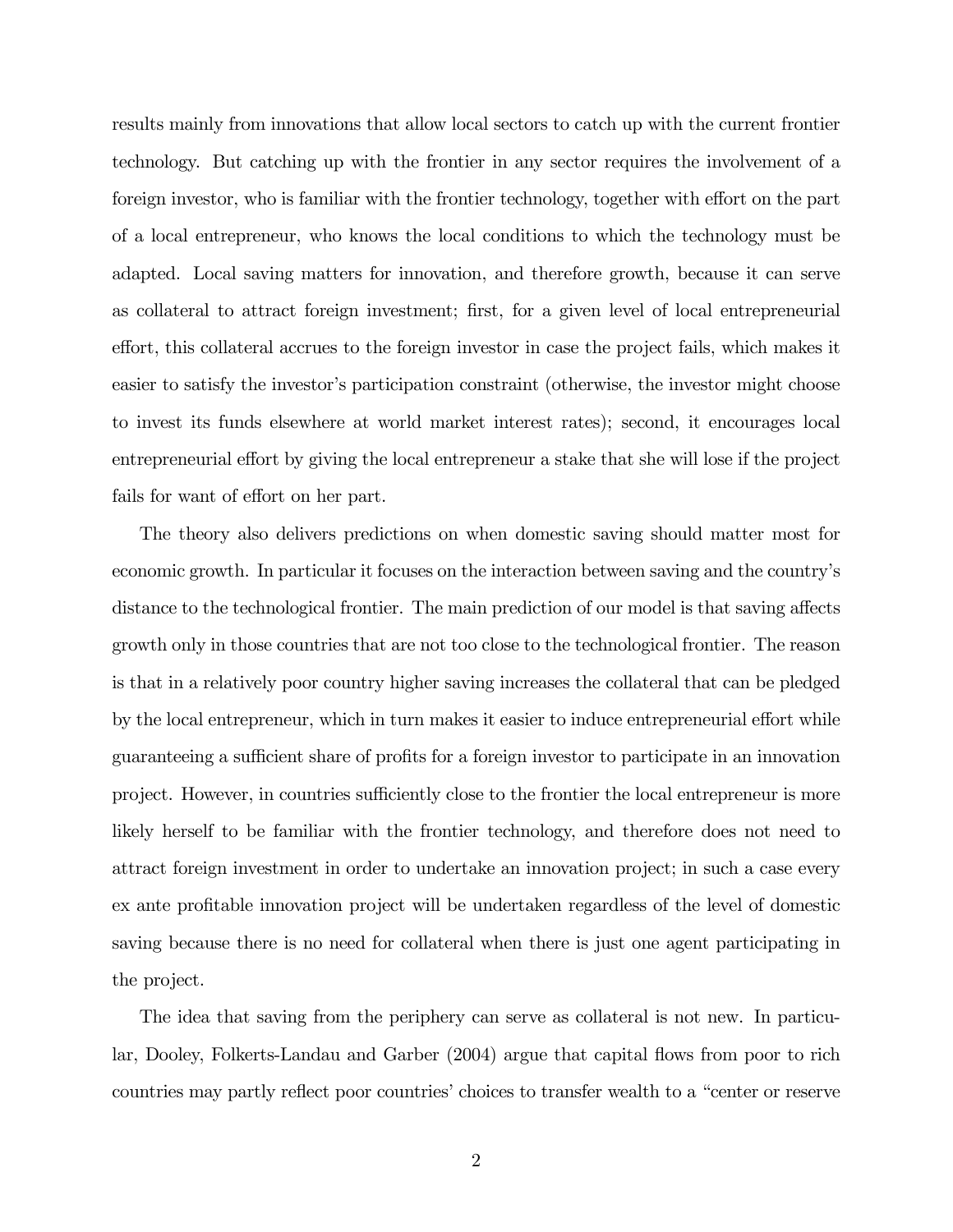currency country" in order to make it easier for foreigners to get their hands on that wealth should the poor countries expropriate the foreigners' capital; this in turn should encourage foreign direct investment in poor countries, thereby fostering development. However, Dooley et al. do not explore this idea in the context of a full-fledged endogenous growth model. Nor do they analyze its implications for the relationship between local saving and growth across countries with different levels of technological development.

Our theory relates not only to the growth literature but also to an important debate in international finance around the so-called "Lucas puzzle", namely why poorer countries or regions, where capital is scarce and therefore the marginal productivity of capital should be high, do not attract investments that would make them converge towards the frontier countries or regions. Lucas (1990) points to the role of human capital externalities that would favor capital investments in richer countries. However, Gertler and Rogoff (1990), and more recently Banerjee and Duflo (2005), point to the importance of contractual imperfections (whether these result from local contractual enforcement problems or from ex ante moral hazard on the part on local investors). Gertler and Rogoff provide supporting evidence in favor of the contracting explanation, in particular the positive and significant correlation between the volume of private external debt and the log of per capita income in a crosscountry regression. More recent evidence in Alfaro et al (2003) to the effect that private lending by foreign investors is correlated with various institutional indicators, in particular with a lower degree of corruption, is consistent with the contracting explanation, as is the evidence in Reinhart and Rogoff (2004) that poorer countries exhibit a higher rate of defaults on their foreign debt. Our paper contributes to this literature by linking endogenous growth and contracting considerations, while using an endogenous growth model quite different from those used by Lucas.

We also confront the theory with empirical data, using a sample of 95 countries over the 1960-2000 period. We first show that in a standard cross-country regression there is a large and highly significant positive coefficient on a country's own saving rate. We are not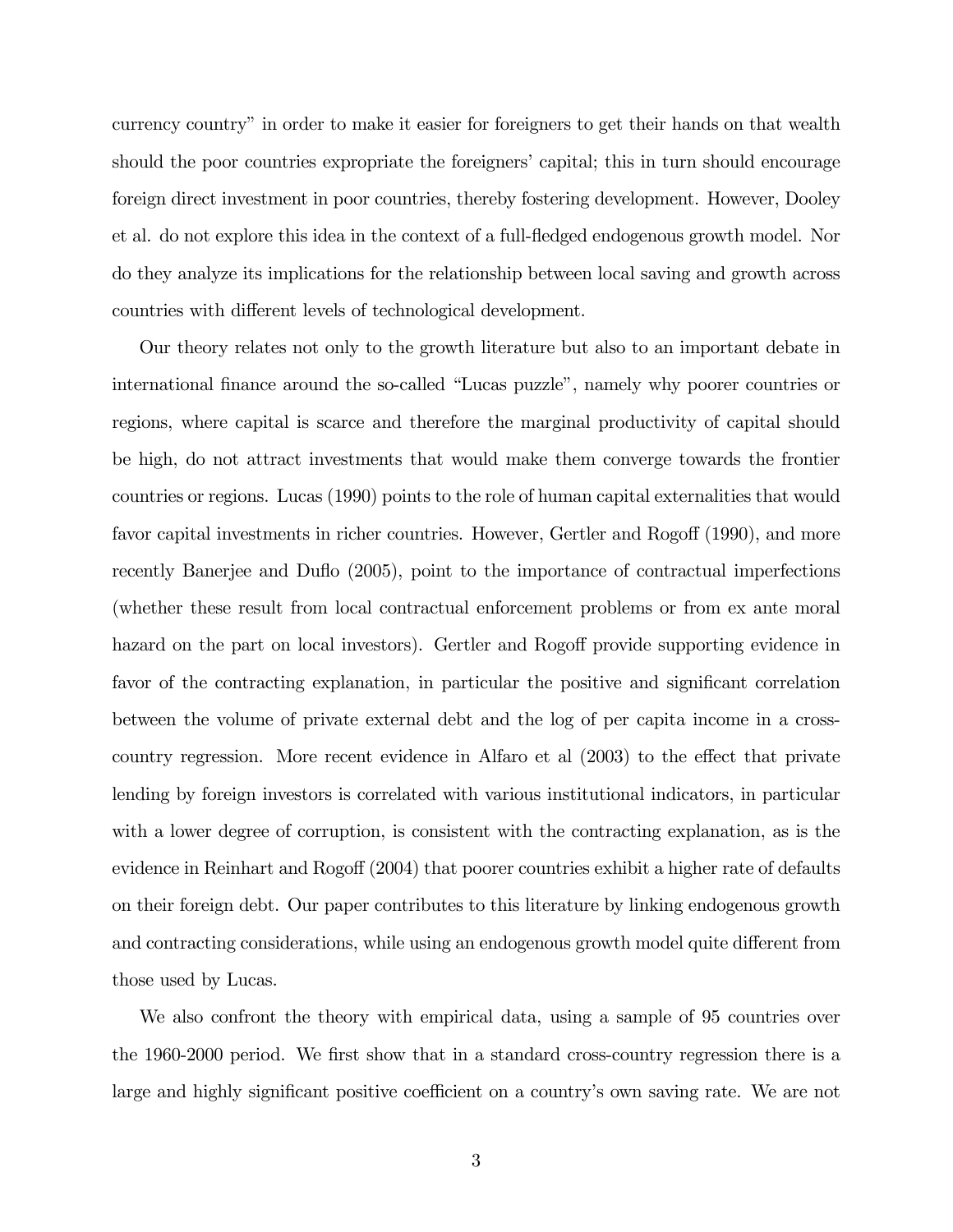the first to have detected this strong cross-country correlation between saving and growth. Houthakker (1961, 1965) and Modigliani (1970) noted it long ago, and more recent evidence has been provided by Carroll and Weil (1994) using data from the Penn World Tables. However, there is little agreement as to how one should interpret this correlation. Given the difficulty of providing a causal link from saving to growth in a world of capital mobility, several observers have sought to explain the correlation as reflecting an effect of growth on saving. But this interpretation runs counter to mainstream economic theory in which the representative household's consumption-Euler equation implies that growth should have a negative effect on saving. Thus for example Carroll, Overland and Weil (2000) depart from convention by developing a model of habit persistence which they argue is consistent with a wide body of evidence to the effect that increases in growth precede increases in saving.

In contrast to these observers we are seeking evidence with respect to the causal link running from saving to growth, namely the one that our theory implies should operate even in a world of capital mobility. To that end we make use of the above-mentioned prediction of the model, to the effect that saving should affect growth positively in some countries but not at all in those that are close to the technological frontier. Specifically, we show that the coefficient on saving in the cross-country growth equation is much smaller for countries that were among the richest, and hence probably closest to the technology frontier, in 1960.

Section 2 below develops a model embodying our theory and derives the above-mentioned theoretical prediction to the effect that saving has a positive effect on growth in all but the most technologically advanced countries. Section 3 presents our empirical evidence, and section 4 concludes.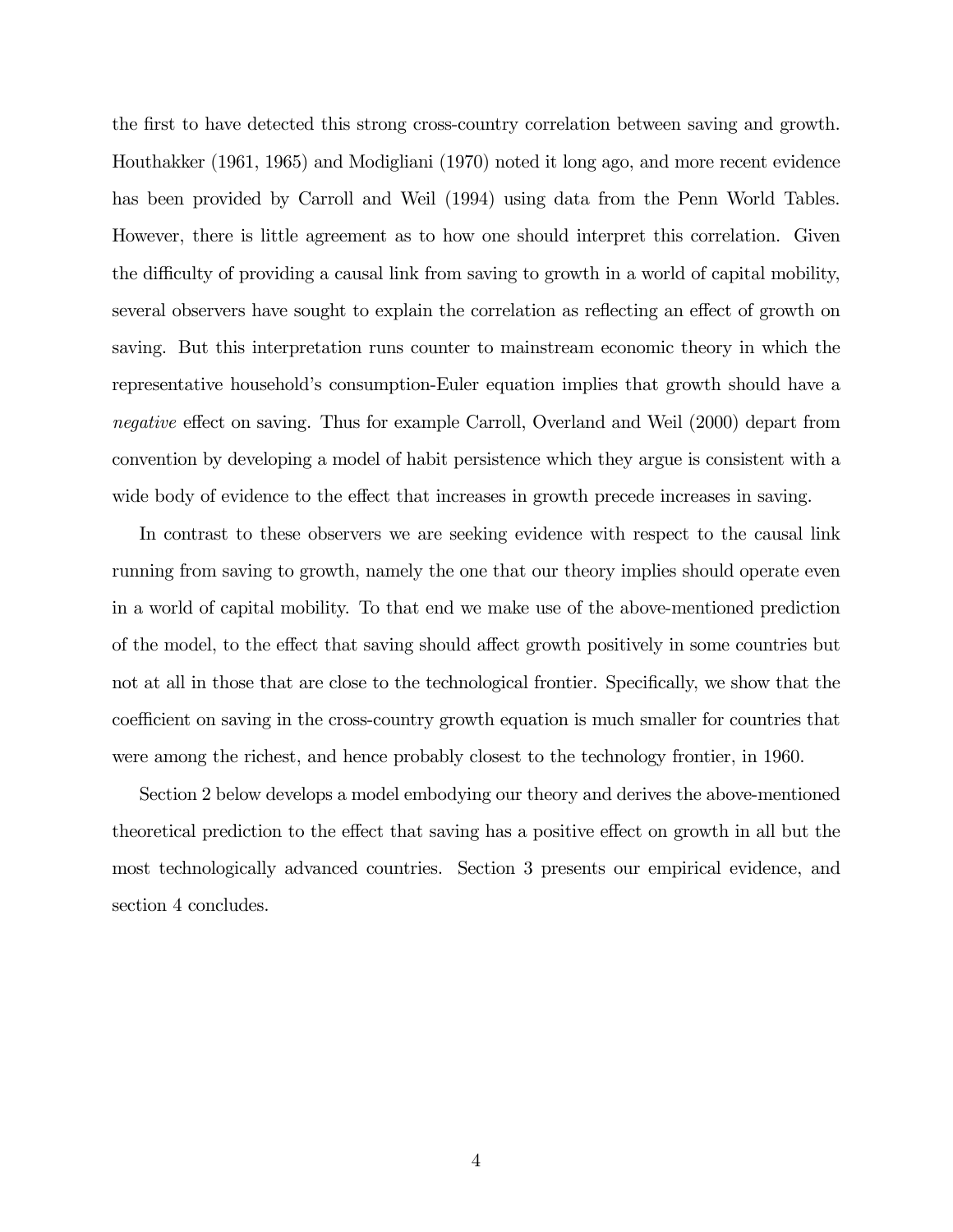## 2 A simple model

#### 2.1 Basic environment

We consider a discrete-time model of a small open economy, populated by two-period lived individuals. Individuals work and save when young to invest in innovation and consume when old, and we denote by  $\sigma$  their savings rate when young. We do not distinguish here between private and public savings, and thus in particular we do not model savings as resulting from intertemporal utility maximization or from the government taxing the young to subsidize the old. There is a unique final good which is produced using labor and a continuum of intermediate inputs, according to the production function:

$$
y_t = L^{1-\alpha} \int_0^1 A_{it}^{1-\alpha} x_{it}^{\alpha} di,
$$

where  $L$  is the supply of labor, taken as an exogenous constant, and  $A_{it}$  is the productivity of the current input  $i$  at time  $t$ .

Intermediate goods are produced by local monopolists, using final good as capital with one unit of capital producing one unit of intermediate input. The amount of intermediate input  $x_{it}$  is chosen by producer i to maximize monopoly profits

$$
p_{it}x_{it}-(r+\delta)x_{it}
$$

subject to the inverse demand schedule

$$
p_{it} = \frac{\partial y_t}{\partial x_{it}} = \alpha (A_{it} L / x_{it})^{1-\alpha},
$$

where r is the world interest rate and  $\delta$  is the depreciation rate of capital. This yields

$$
x_{it} = A_{it} L \left(\frac{\alpha^2}{r+\delta}\right)^{\frac{1}{1-\alpha}} \equiv A_{it} L \kappa,
$$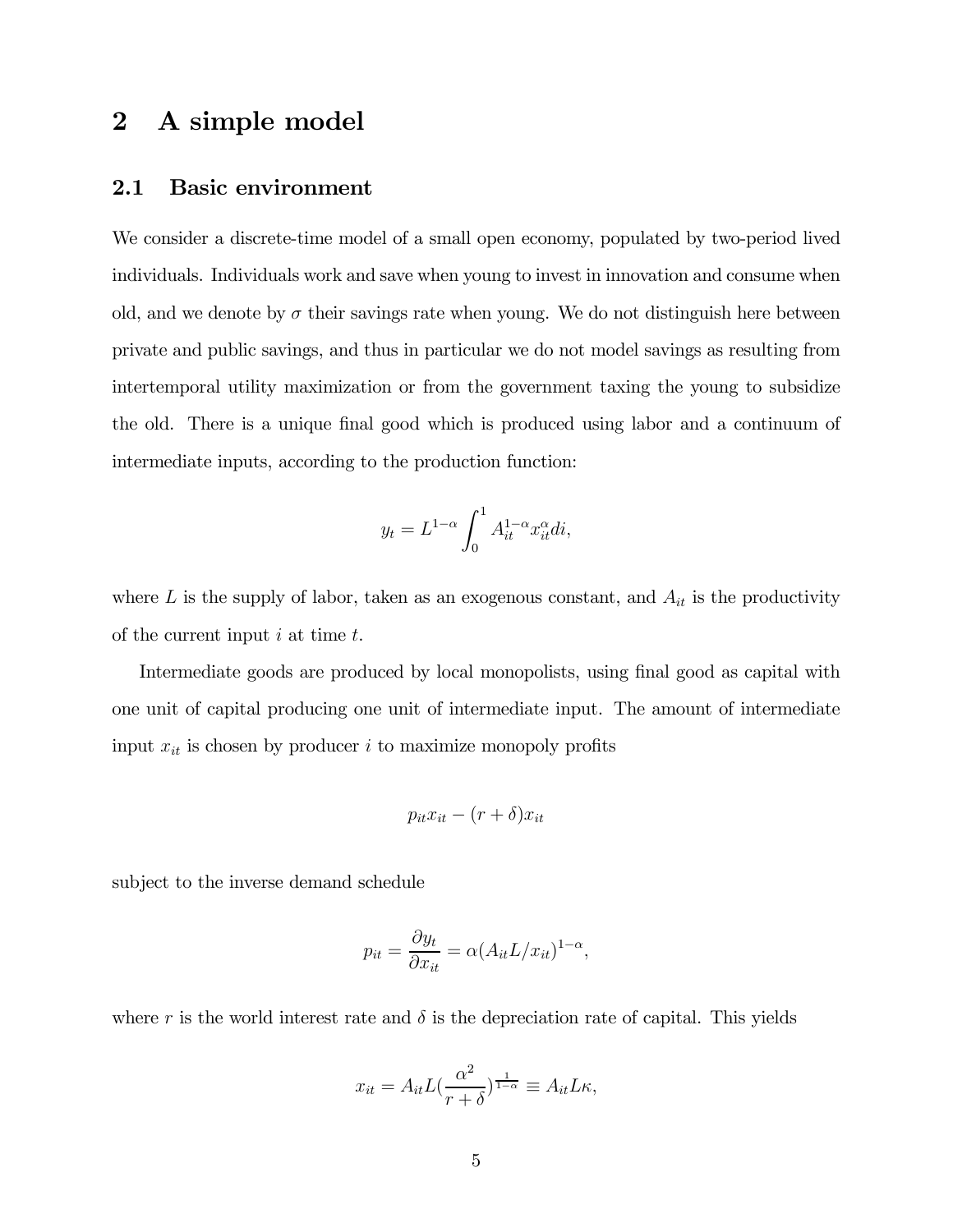with equilibrium profits correspondingly equal to

$$
\pi_{it} = \alpha (1 - \alpha) \kappa^{\alpha} L A_{it} \equiv \theta A_{it}.
$$

Using these results to substitute for  $x_{it}$  in the above production function yields the familiar Cobb-Douglas aggregate production function:

$$
y_t = (A_t L)^{1-\alpha} (K_t)^{\alpha}
$$

where the labor-augmenting productivity factor  $A_t$  is the average of the  $A_{it}$ 's across all sectors i in the economy and

$$
K_t = \int_0^1 x_{it} di = \kappa A_t L
$$

is the (endogenous) total capital used in all intermediate sectors. Assuming perfect competition in the labor market implies yields an equilibrium wage that is proportional to aggregate productivity:

$$
w_t = (1 - \alpha) \kappa^{\alpha} A_t = \omega A_t.
$$

Substituting from the above expression for total capital input back into the aggregate production function shows that per-capita GDP is strictly proportional to labor-augmenting productivity:

$$
y_t/L = \kappa^{\alpha} A_t
$$

as it would be according to the neoclassical growth model in a world of capital mobility.

#### 2.2 Innovation technology

Our theory of productivity growth takes into account that every sector in every economy has access to a global stock of technological knowledge. However, as argued at greater length by Howitt (2000) and Howitt and Mayer-Foulkes (2005), accessing this global stock is not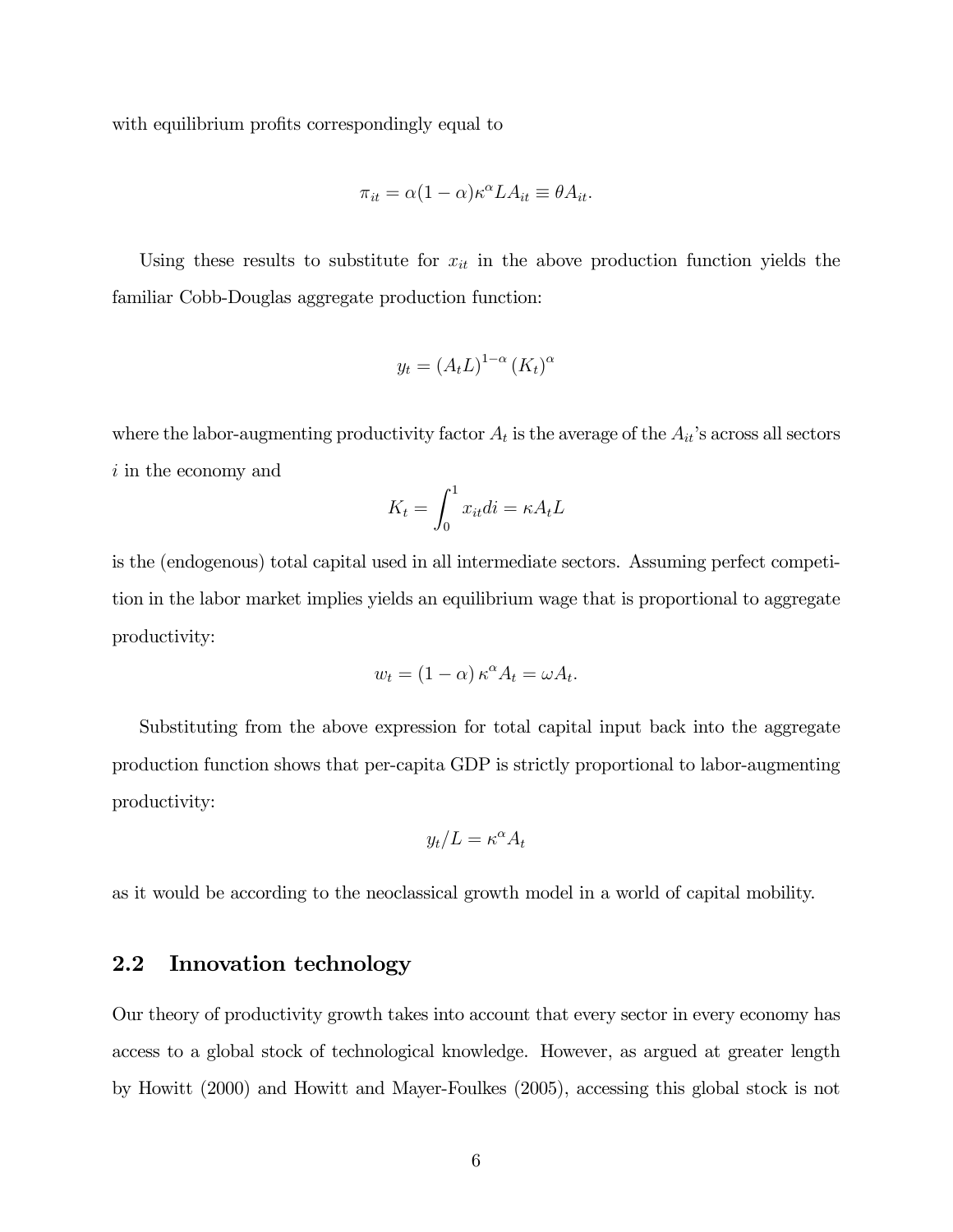costless. Instead, technology transfer requires investments to be made on the part of the receiving sector. Here we also take into account that technology transfer also may require the input of someone familiar with how frontier technologies operate in other sectors and/or other countries.

Suppose accordingly that at any point in time in each sector there is one local entrepreneur, not the current incumbent monopolist, who has the potential to displace the incumbent by innovating and thus being able to produce a superior intermediate product in that sector. Specifically, a successful innovator in any sector  $i$  can produce with a productivity parameter  $\overline{A}_t$  that embodies the current global frontier technology. Suppose that the frontier technology  $\overline{A}_t$  grows at the constant rate g, which depends on the pace of innovation in the richest countries. (For our purposes we can take  $g$  as given.)

There are two inputs to the innovation process, namely effort on the part of the entrepreneur and investment on the part of someone who understands frontier technology. In technologically advanced countries, the entrepreneur and the frontier investor are likely to be the same person. But for countries further behind the frontier investor must usually be a foreign investor. Let

$$
\mu_m = \mu_m(x, e)
$$

denote the innovation probability as a function of frontier investment  $x$  and of local effort  $e$ . We assume:  $\epsilon$ 

$$
\mu_m(x, e) = \begin{cases} \overline{\mu} & \text{if } x \geq \overline{x}_t \text{ and } e = 1 \\ \underline{\mu} & \text{if } x \geq \overline{x}_t \text{ and } e = 0 \\ 0 & \text{otherwise} \end{cases}
$$

where

 $\overline{\mu} > \underline{\mu} > 0$ 

and

$$
\overline{x}_t = \phi A_t
$$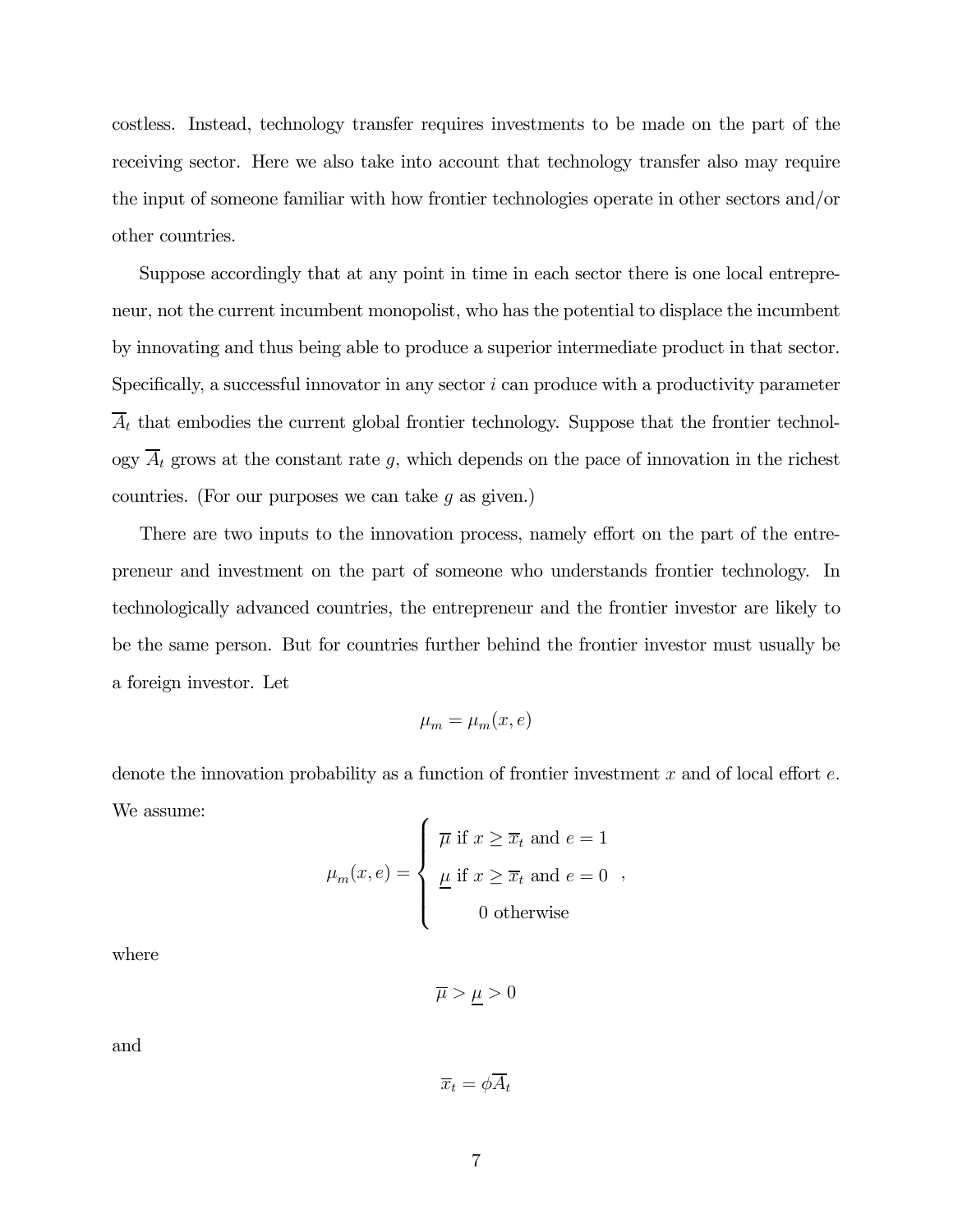denotes the minimum cost that must be incurred by the frontier investor at date  $t$  for that sector to catch up with the technology frontier with positive probability. Finally, we take the cost of effort (that is, of  $e = 1$ ) to be also proportional to the frontier level of productivity, with:

$$
C_t(e=1) = c\overline{A}_t,
$$

where  $c$  is a random variable, independently and identically distributed across sectors according to the cumulative distribution function F, whose support is  $[0, +\infty)$ .

We also assume that the entrepreneur's effort cannot be observed by anyone else. This means that when the frontier investor is a foreign investor the entrepreneur may choose to shirk, setting  $e = 0$ , unless she has enough at stake in success of the project. As we show below, this implies that she may have to post collateral, which accrues to the foreign investor in the event the project does not result in an innovation. (Equivalently we can interpret the collateral as an equity position by the local entrepreneur in the project.)

Now we turn to the value of innovation. Let  $V_t$  denote this value at date t. Since the entrepreneur and the frontier investor are both in their last period of life, and under the simplifying assumption that in the event of no innovation next period control of the incumbent firm will fall randomly to someone of the next generation, the monopoly rents from a successful innovation will last for one period only, so we have:

$$
V_t = \theta \overline{A}_t.
$$

We then make the following assumptions:

1. Innovation at rate  $\overline{\mu}$  is worth the innovation cost if the effort cost is low enough:

$$
\overline{\mu}\theta \ge \phi,\tag{1}
$$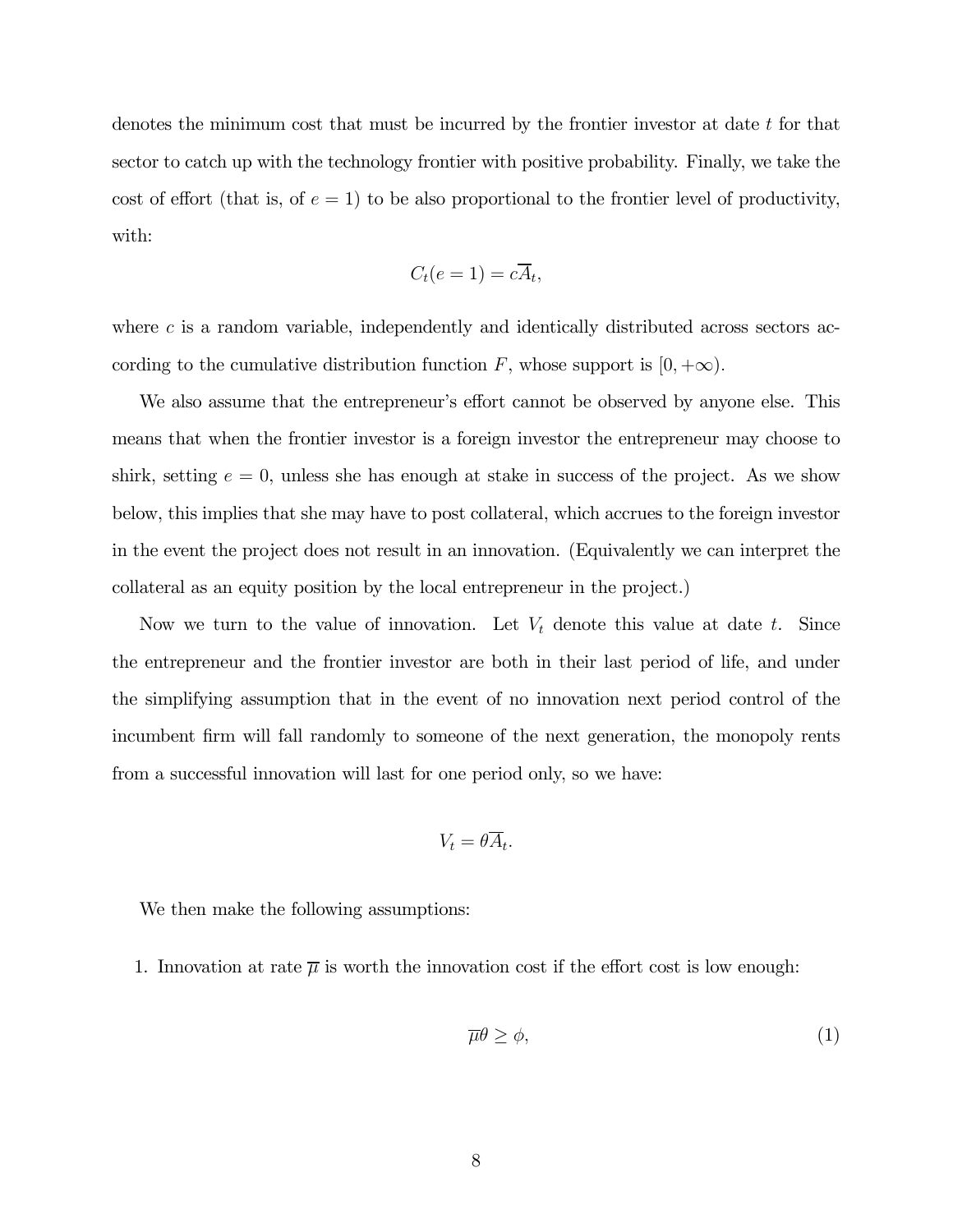2. No innovation project is worth the innovation cost without a local entrepreneur's effort:

$$
\mu \theta < \phi \tag{2}
$$

,

#### 2.3 Distance to the frontier

The first basic equation of our model determines the current average proximity to frontier (over all local intermediate sectors) as a function of the fraction of sectors  $\lambda_t$  that undertake an innovation project at current date t. According to (2) innovations either do not occur at all or occur with probability  $\bar{\mu}$  in equilibrium. Hence productivity in any sector i that undertakes a project at date t increases randomly according to:

$$
A_{it} = \begin{cases} \overline{A}_t \text{ with probability } \overline{\mu} \\ A_{it-1} \text{ with probability } 1 - \overline{\mu} \end{cases}
$$

whereas sectors that do not undertake a project simply do not grow. Now, if we integrate over  $i$  to compute the average productivity, we find that aggregate productivity evolves according to:

$$
A_t = \lambda_t \overline{\mu} \overline{A}_t + (1 - \lambda_t \overline{\mu}) A_{t-1}.
$$

Let

$$
a_t = \frac{A_t}{\overline{A}_t}
$$

denote the country's proximity to the world technology frontier at date  $t$ . Then, dividing the above difference equation through by  $\overline{A}_t$ , we obtain a simple dynamic equation in  $a_t$ , namely:

$$
a_t = \lambda_t \overline{\mu} + \frac{1 - \lambda_t \overline{\mu}}{1 + g} a_{t-1}
$$
 (Dist)

This "distance" equation describes the current dynamic evolution of the country's distance to the world technological frontier, given the current fraction of sectors  $\lambda_t$  that have undertaken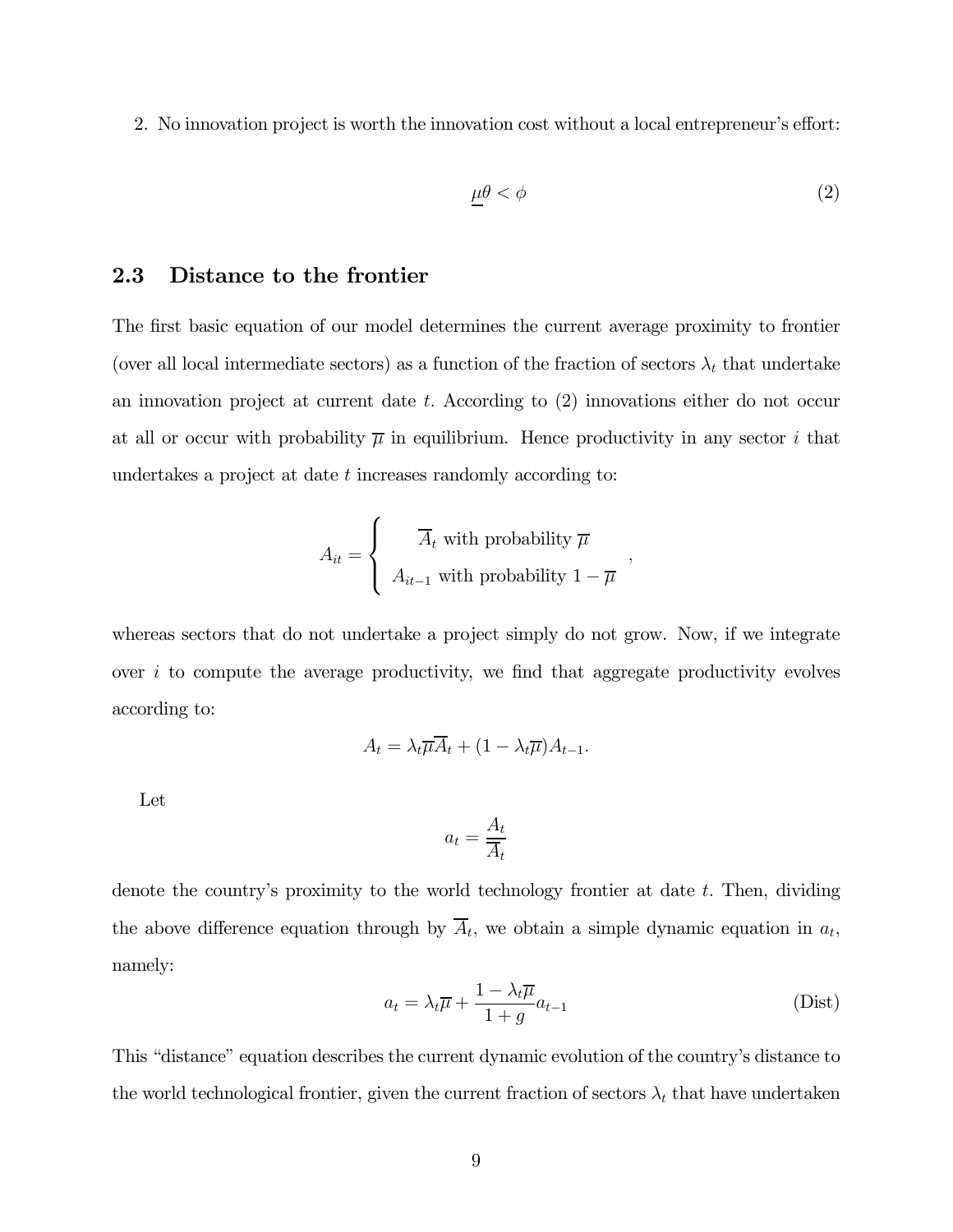an investment project and hence are capable of innovating with positive probability.

#### 2.4 Equilibrium innovation

In this subsection we derive the second basic equation of the model, namely an"innovation" equation that determines the current fraction of sectors in the domestic economy that undertake an innovation project, as a function of the country's proximity to the world technology frontier. First, suppose that in any sector the probability that the local entrepreneur is familiar with frontier technology is a function  $\psi(a_{t-1})$  if how close the country was to the frontier when the entrepreneur was young. Suppose that this probability becomes unity when the country is close enough to the frontier, in which case no foreign investment is needed to undertake a project. Formally, we assume that:

$$
0 < \psi(a) < 1 \text{ for } a < \hat{a} \tag{3}
$$

and

$$
\psi(a) = 1 \text{ for } a \ge \widehat{a} \tag{4}
$$

for some  $\widehat{a}$  such that

 $0 < \hat{a} < 1$ .

In the event that the local entrepreneur is familiar with the frontier technology, she will undertake an investment project whenever it would have a positive ex ante surplus if she made an effort; that is whenever

$$
\overline{\mu}\theta - \phi \ge c \tag{5}
$$

Hence the probability that an innovation will be undertaken without the aid of a foreign investor in any given sector of the country is  $\psi(a_{t-1})$  times the probability that the profitability condition (5) holds:

$$
\psi\left(a_{t-1}\right)F\left(\overline{\mu}\theta-\phi\right) \tag{6}
$$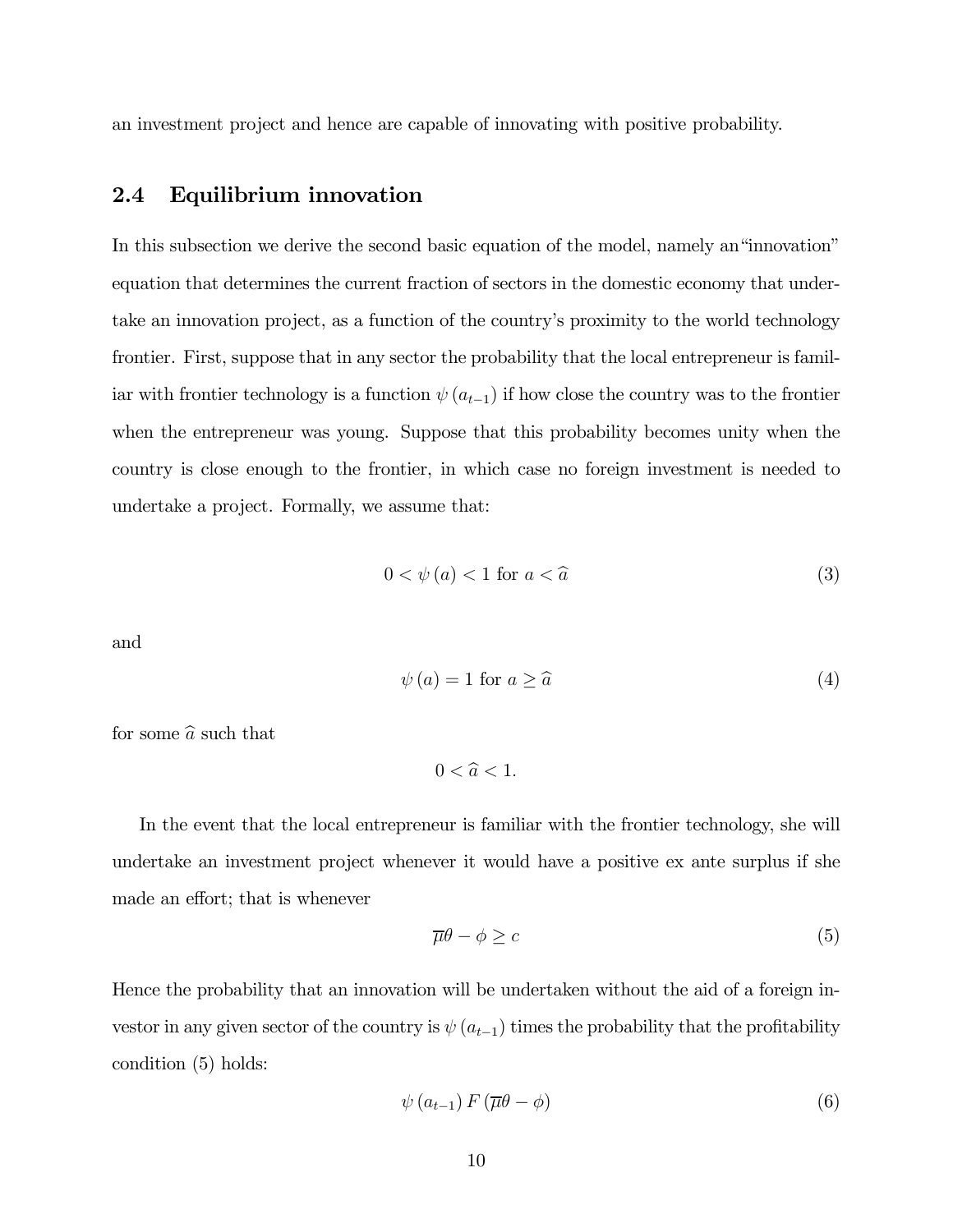In the event in which the local entrepreneur is not familiar with the frontier technology, she will undertake an investment project whenever she can attract a foreign investor. This will depend on how much collateral she can put up at date t. Since by assumption her wealth is limited by her saving when young, it is equal to the saving rate  $\sigma$  times her wage income  $w_{t-1}$  last period. Hence the maximum amount of wealth that she can use as collateral, which accrues to the foreign investor in case the project fails, is given by:

$$
k_t = \sigma \omega A_{t-1},
$$

where  $\omega$  is the productivity-adjusted wage rate derived above. A higher saving rate  $\sigma$  will facilitate innovation by reducing the share of innovation value that must be promised to the foreign investor for him to accept to invest his funds in the local project rather than on the international capital market.

We can now derive the necessary and sufficient conditions for a project to be undertaken in a sector where a foreign investor is needed. Let  $xA_t$  (resp.  $(\theta - x)\overline{A}_t$ ) denote the foreign investor's (resp. the local entrepreneur's) reward in the event of a successful innovation in the corresponding sector, and let  $y\overline{A}_t$  denote the collateral put up by the local entrepreneur. By (2) innovation will occur if and only if it occurs with positive effort by the local entrepreneur. Therefore, innovation will occur if and only if there exists a contract  $(x, y)$  between the entrepreneur and the foreign investor that satisfies all of the following conditions. First, the foreign investor must earn at least the required rate of return:

$$
\overline{\mu}x + (1 - \overline{\mu})y \ge \phi \tag{RR}
$$

Next, the local entrepreneur must earn enough to participate even when required to pay the cost of her input:

$$
\overline{\mu}\theta - (\overline{\mu}x + (1 - \overline{\mu})y) \ge c.
$$
 (P)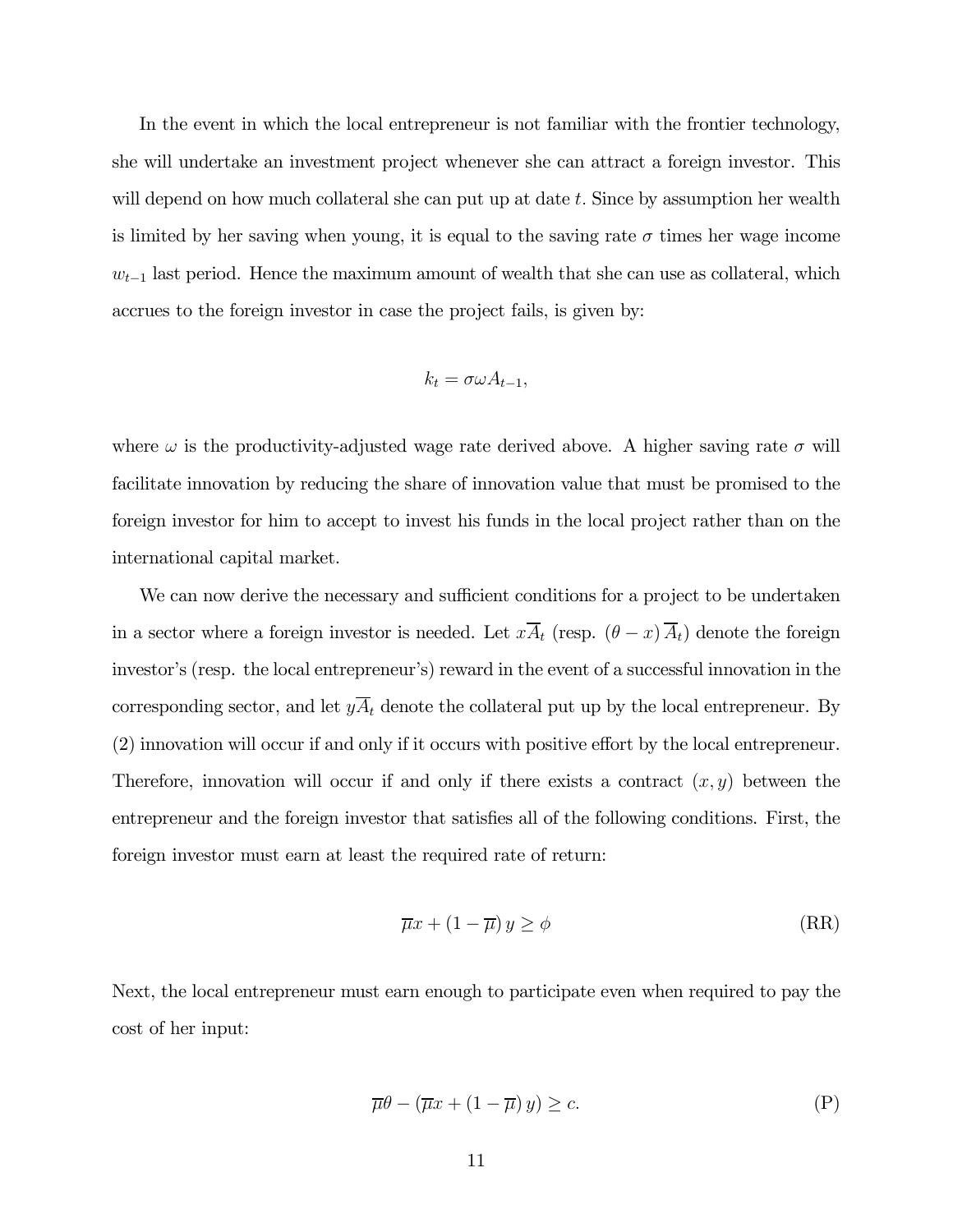The local entrepreneur must also have an incentive to pay the cost even though the input is unobserved:

$$
\left(\overline{\mu} - \underline{\mu}\right)(\theta - x + y) \ge c \tag{IC}
$$

Finally, the magnitude of the collateral is limited by the amount of accumulated savings, that is:

$$
y\overline{A}_t \leq \sigma \omega A_{t-1},
$$

or equivalently

$$
y \le \frac{\sigma \omega}{1 + g} a_{t-1}.\tag{C}
$$

**Proposition 1** When a foreign investor is needed in a sector at date t, an innovation project will be undertaken if and only if the effort cost c is low enough to satisfy not only the profitability constraint  $(5)$  above but also the collateral constraint:

$$
\frac{\sigma\omega}{1+g}a_{t-1} \ge \phi - \overline{\mu}\left(\theta - \frac{c}{\overline{\mu} - \underline{\mu}}\right) \tag{7}
$$

**Proof.** (a) Suppose that (5) and (7) both hold. Then consider the contract  $(x, y)$  with:

$$
x = \phi + (1 - \overline{\mu}) \left( \theta - \frac{c}{\overline{\mu} - \underline{\mu}} \right)
$$
 and  $y = \phi - \overline{\mu} \left( \theta - \frac{c}{\overline{\mu} - \underline{\mu}} \right)$ 

which by construction just satisfies the foreign investor's participation constraint  $(RR)$  and the local entrepreneur's incentive-compatibility constraint (IC) with exact equality. By (7) this contract satisfies  $(C)$ . By  $(5)$  and the fact that  $(RR)$  holds with equality, therefore  $(P)$ holds. Therefore an innovation project will be undertaken.

(b) Conversely, suppose that an innovation project will be undertaken. Then the four constraints (RR), (P), (IC) and (C) are satisfied by some contract  $(x, y)$ . Adding the inequalities  $(RR)$  and  $(P)$  implies that  $(5)$  holds. So we just need to show that  $(7)$  holds. By  $(RR)$ :

$$
-x+y\leq (y-\phi)/\overline{\mu}
$$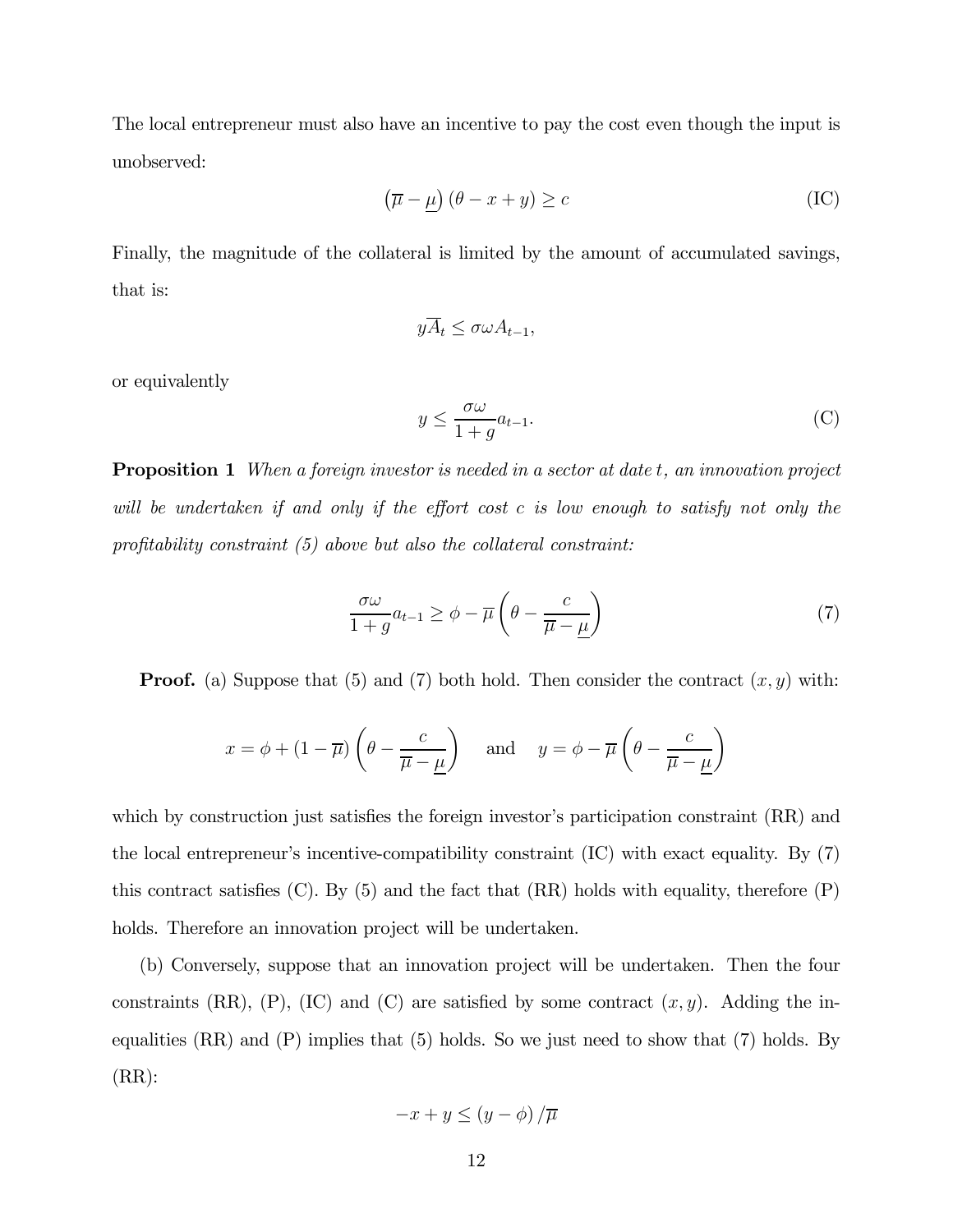Substituting the RHS of this inequality for  $-x + y$  in (IC), and rearranging, yields:

$$
y \ge \phi - \overline{\mu} \left( \theta - \frac{c}{\overline{\mu} - \underline{\mu}} \right)
$$

which, together with  $(C)$  implies  $(7)$ .

The probability that  $c$  is low enough to satisfy both the profitability constraint  $(5)$  and the collateral constraint (7) is a function of the saving rate  $\sigma$  and the county's lagged distance to the frontier  $a_{t-1}$ , specifically:

$$
\varphi(\sigma a_{t-1}) = F\left(\min\left\{\left(\frac{\overline{\mu} - \underline{\mu}}{\overline{\mu}}\right)\left(\overline{\mu}\theta - \phi + \frac{\sigma\omega}{1+g}a_{t-1}\right), \overline{\mu}\theta - \phi\right\}\right)
$$

So the the probability that an innovation project will be undertaken with the aid of a foreign investor is equal to the probability that the local entrepreneur needs a foreign investor because she is unfamiliar with frontier technology times the probability that  $c$  is low enough to satisfy both the profitability constraint (5) and the collateral constraint (7):

$$
(1 - \psi(a_{t-1})) \varphi(\sigma a_{t-1}) \tag{8}
$$

By Assumption (1), the  $\varphi$  function satisfies:

$$
\varphi(0) = F\left(\left(\frac{\overline{\mu} - \underline{\mu}}{\overline{\mu}}\right)(\overline{\mu}\theta - \phi)\right) > 0
$$

Also:

$$
\varphi'(x) = \frac{\overline{\mu} - \underline{\mu}}{\overline{\mu}} \frac{\omega}{1 + g} a_{t-1} F' \left( \left( \frac{\overline{\mu} - \underline{\mu}}{\overline{\mu}} \right) \left( \overline{\mu} \theta - \phi + \frac{\omega}{1 + g} x \right) \right) > 0 \text{ for all } x < \sigma \overline{a} \tag{9}
$$

where  $\bar{a}$  is defined as:

$$
\overline{a} = \frac{1+g}{\sigma\omega} \frac{\underline{\mu}}{\overline{\mu} - \underline{\mu}} (\overline{\mu}\theta - \phi) > 0.
$$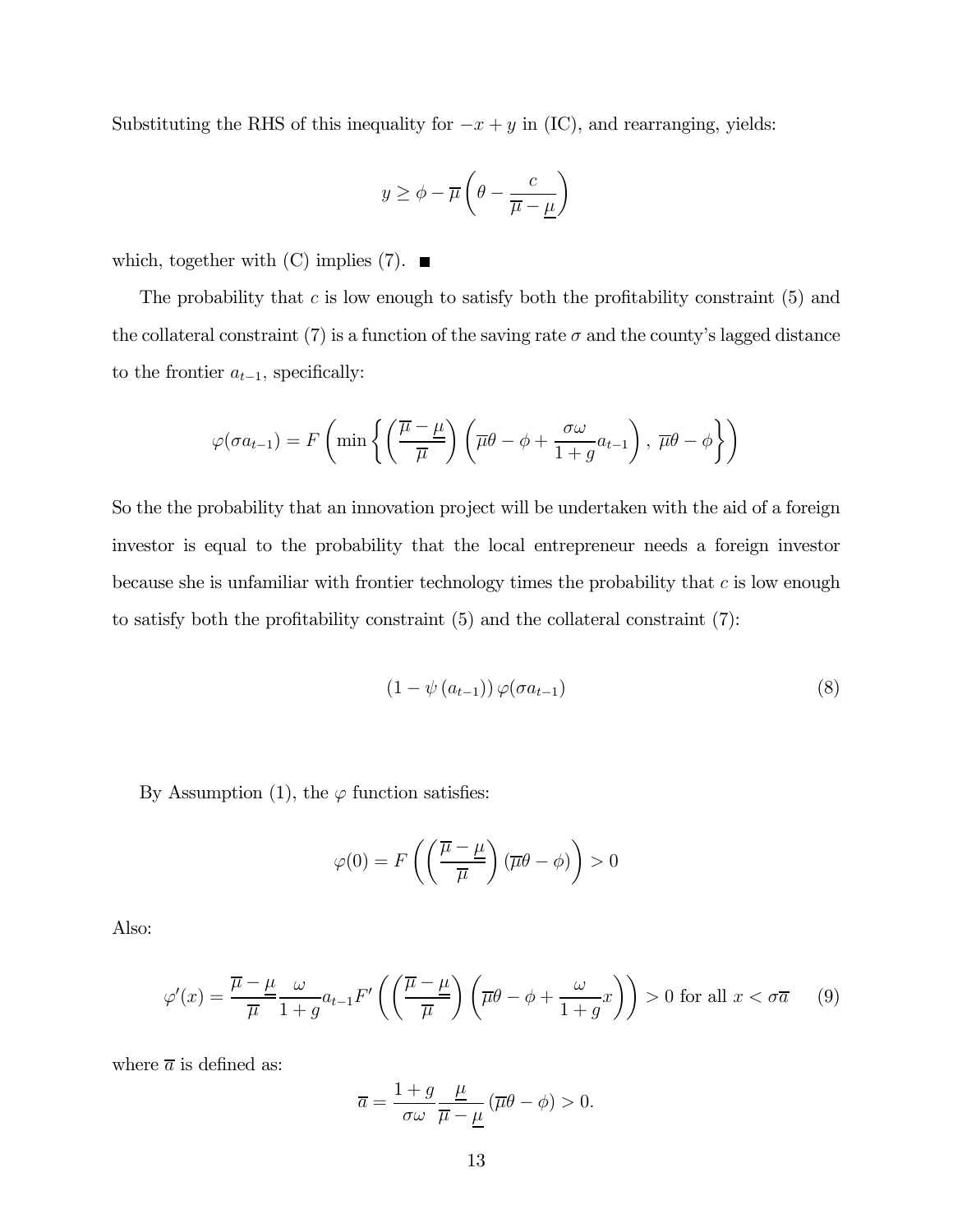which is the minimal proximity to the frontier such that all countries that close or closer have enough domestic saving to satisfy the collateral requirement (7) for a project to be undertaken in every sector where it is profitable. Once a country has reached  $\bar{a}$ , an increase in saving will not allow any further projects to be undertaken because all profitable projects have already been undertaken even when a foreign investor is needed.

It follows that  $\lambda_t$ , the fraction of a country's sectors that undertake a project, is just the probability that a randomly chosen sector will undertake a project without the aid of foreign investment (6) plus the probability that it will undertake a project with a foreign investor (8):

$$
\lambda_t = \psi(a_{t-1}) F(\overline{\mu}\theta - \phi) + (1 - \psi(a_{t-1})) \varphi(\sigma a_{t-1}) \equiv \lambda(\sigma, a_{t-1})
$$
 (Innov)

where

$$
\frac{\partial \lambda (\sigma, a_{t-1})}{\partial \sigma} = (1 - \psi(a_{t-1})) a_{t-1} \varphi'(\sigma a_{t-1})
$$

From  $(9)$  and  $(3)$  we have:

$$
\frac{\partial \lambda(\sigma, a_{t-1})}{\partial \sigma} > 0
$$
 for small enough  $a_{t-1} > 0$ ,

that is, when  $a_{t-1}$  is small enough that the collateral constraint is binding on some profitable projects  $(a_{t-1} < \overline{a})$  we have  $\varphi'(\sigma a_{t-1}) > 0$ , and when  $a_{t-1}$  is also small enough that there is a positive probability that the local entrepreneur is not familiar with the frontier technology  $(a_{t-1} < \hat{a})$  we have  $(1 - \psi(a_{t-1})) > 0$ , so an increase in the saving rate  $\sigma$  will raise the fraction of sectors that undertake a project by raising the fraction in which the necessary collateral constraint can be met. Also, from (4) we have:

$$
\frac{\partial \lambda(\sigma, a_{t-1})}{\partial \sigma} = 0 \text{ for } a_{t-1} > \hat{a},
$$

that is, when the country is close enough to the frontier it does not need foreign investors, and hence does not need collateral, so the saving rate has no further effect on the fraction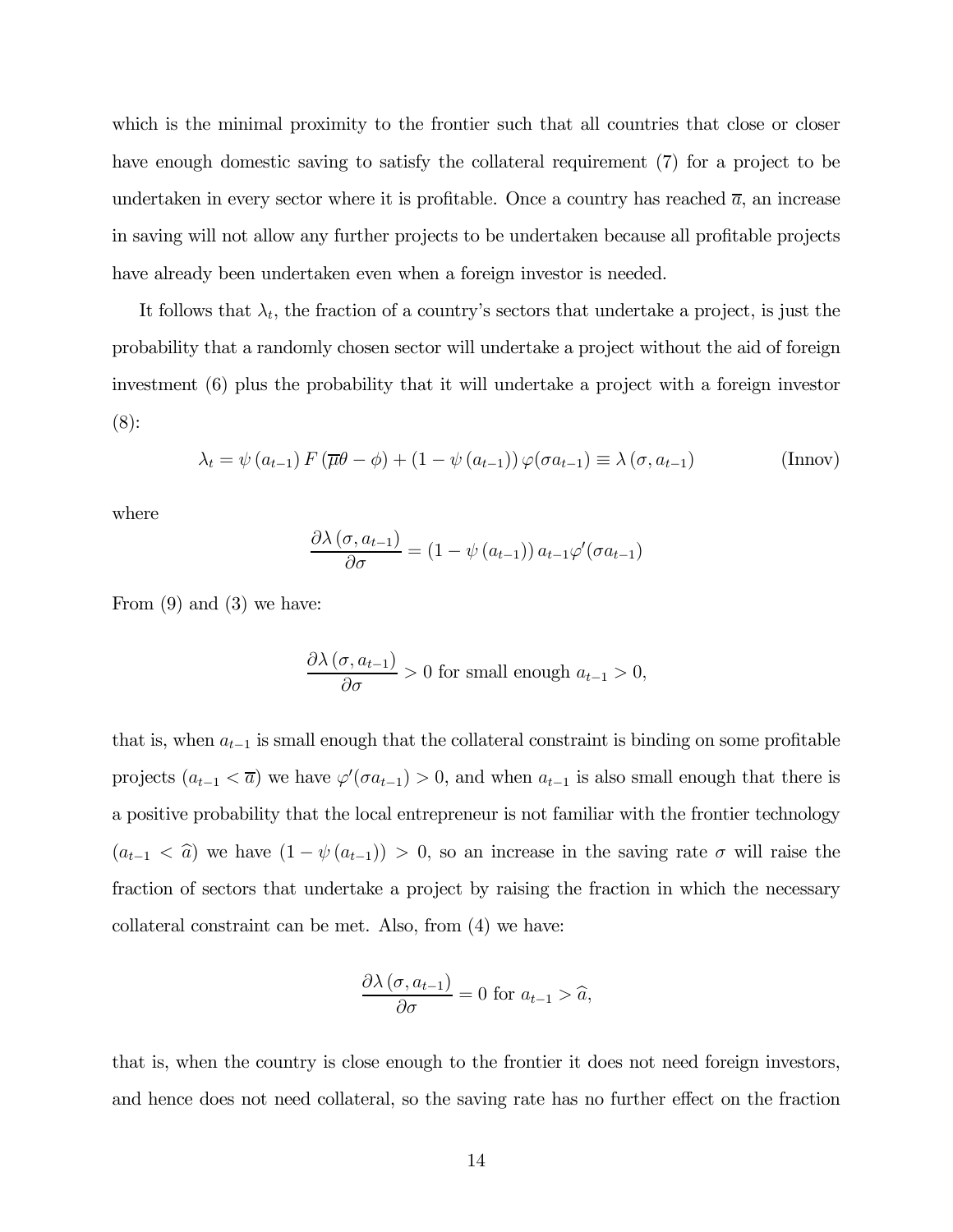of sectors that undertake a project.

Note that this effect does not depend on any limitation on an entrepreneur's ability to borrow. Her incentive to put forth effort would not be increased if she were able to borrow additional collateral, because if the project failed she would still be left with zero and if the project succeeded she would still only recover the unborrowed portion of the collateral, the rest having to be remitted to the lender. Thus her stake in the success of the project would remain unchanged by the borrowing.

#### 2.5 Equilibrium dynamics and the theoretical predictions

Using the two basic equations (Dist) and (Innov), we can immediately express the country's proximity to the frontier at date  $t$ ,  $a_t$ , as a function of its proximity to frontier in the previous period. We have:

$$
a_t = \lambda(\sigma, a_{t-1})\overline{\mu} + \frac{1 - \lambda(\sigma, a_{t-1})\overline{\mu}}{1 + g}a_{t-1} \text{ for all } a_{t-1} \in [0, 1].
$$
 (10)

Our primary interest is in the equilibrium growth rate  $g_t$ , defined by:

$$
1 + g_t = \frac{A_t}{A_{t-1}} = \left(\frac{a_t}{a_{t-1}}\right)(1 + g),
$$

or, using  $(10)$ :

$$
g_t = \left(\frac{1+g}{a_{t-1}} - 1\right) \lambda(\sigma, a_{t-1}) \overline{\mu}.\tag{11}
$$

Hence the effect of a higher savings rate on growth, is characterized by the derivative

$$
\frac{\partial g_t}{\partial \sigma} = (1 + g - a_{t-1}) \overline{\mu} \frac{\partial \lambda (\sigma, a_{t-1})}{\partial \sigma},
$$

which, according to the results of the previous section, is positive when  $a_{t-1}$  is small enough and zero when  $a_{t-1}$  is close enough to unity. Thus we have the following prediction: in a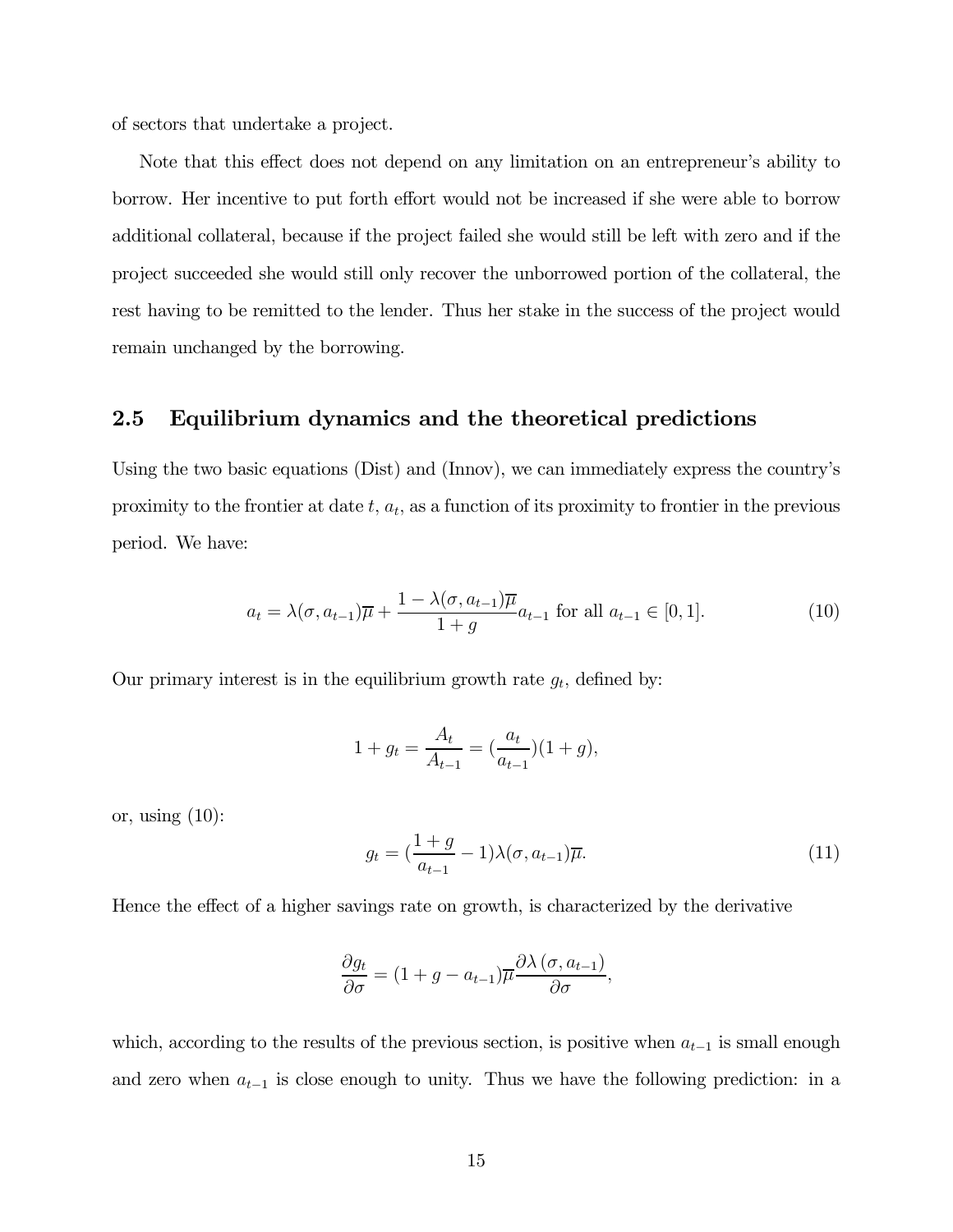country that is not too close to the frontier, growth responds positively to an increase in the domestic saving rate, whereas in a country close enough to the frontier growth is not affected by saving. It is this prediction that we test in the next section.

## 3 Empirical evidence

Our test is based on cross country data over the period from 1960 to 2000, taken from the Penn World Tables 6.1. There are 91 countries in our sample, namely all the countries for which there are data on per-capita GDP in 1960 and on the saving rate, except for two countries (Lesotho and Jordan) where the average saving rate over the period was so negative (-66% and -18% respectively) that it skewed our results. The saving rate variable includes public as well as private saving, being defined as one minus the ratio of private consumption to GDP minus the ratio of government purchases to GDP. Our growth variable is the average per-capita growth rate of per-capita GDP (chain index) over the period. According to the analysis of section 2, this growth rate should also be the growth rate of productivity, and if we take the United States productivity level as a proxy for the frontier technology  $\overline{A}_t$ then 1960 per-capita GDP should be proportional to the initial productivity level  $a_0$ . Thus equation (11) above implies that growth should depend on the saving rate and the output gap, the latter being defined as the log of 1960 per-capita relative to the United States.

Table 1 shows the effects of regressing growth on the saving rate and output gap. Our theoretical prediction implies that the coefficient should be positive overall but that if we restrict attention to the richest countries the effect should be much smaller. Column 1 of Table 1 shows that there is indeed a strong positive coefficient, indicating that a 10 percentage point increase in growth should lead to 1.2 extra percentage points of growth, holding initial output constant. Column 2 shows furthermore that if we include a dummy for the richest 30 countries and allow for these countries to have a different saving effect, then indeed the effect is much lower for these countries, as predicted by the theory. Specifically, the results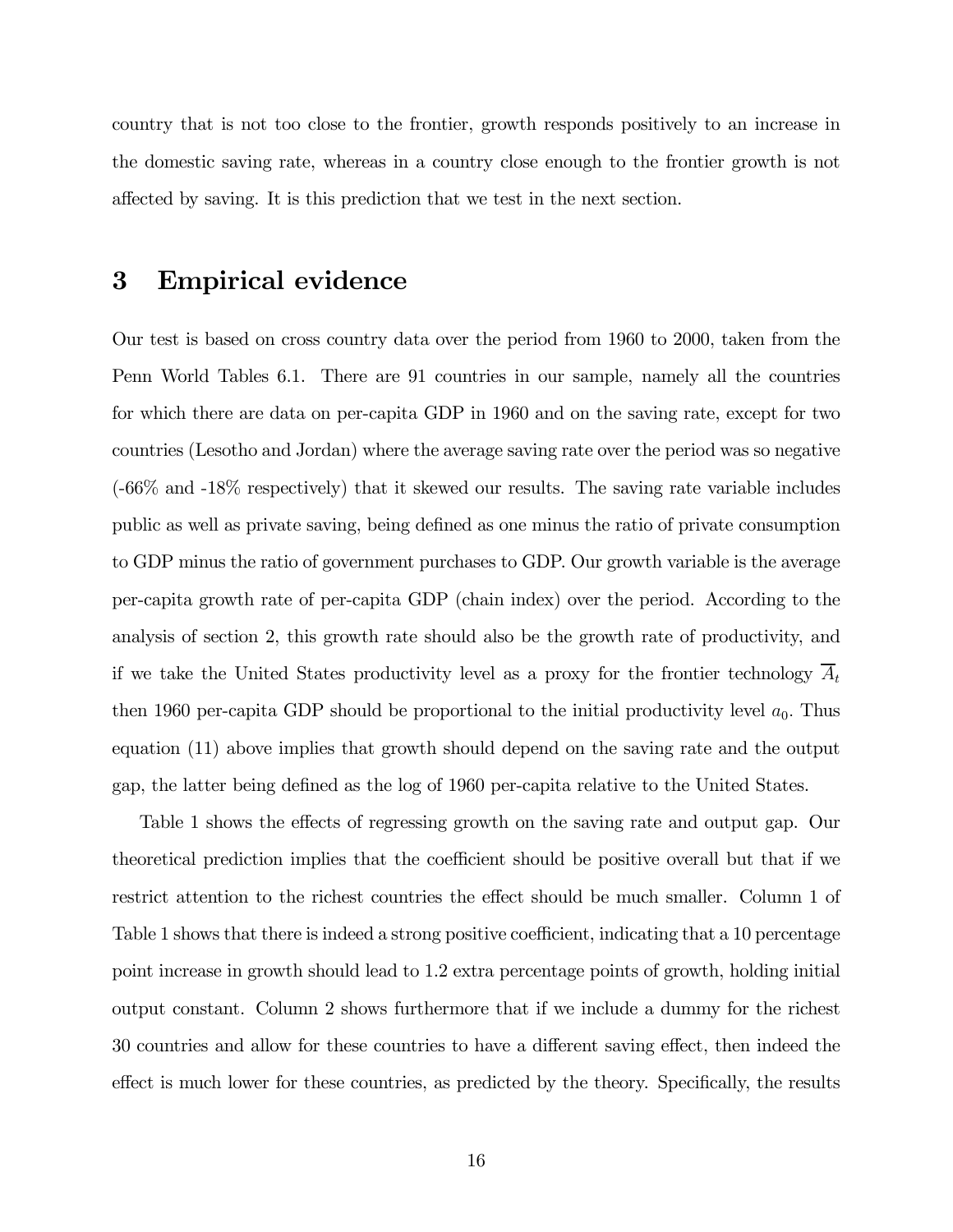indicate that an extra 10 percentage points of saving should lead to 1.3 extra percentage points of growth in the poorest 61 countries, but only 0.4 percentage points in the richest 30 countries. Column 3 shows that these two main results (a positive coefficient on the saving rate which is much smaller for the richest 30 countries) still hold when we include as additional regressors two of the variables known to be robust determinants of growth in cross-country regressions, namely private credit and population growth.

Column 4 of Table 1 indicates that the qualitative effect remains when we allow for separate constant and slope terms for all three country quantiles. Columns 5 and 6 indicate that the growth effect of saving in the poorest third of countries is not significantly different from the average effect, but the effect in the middle third is much larger. These results have a bearing on the comparison between East Asia and Latin America, to which we alluded in our introduction, since both of these regions consist mainly of middle-income countries. According to the estimate of column 5, the 11 percentage point difference of saving rates between the East Asian and Latin American countries in our sample would make growth higher in the former region by 1.7 percentage points over the 1960-2000 period, more than half of the actual 3 percentage point difference observed in the data.

Table 2 shows evidence that this effect is indeed consistent with not just a weaker effect of saving in the richest country but even a zero effect in the very richest. It records the results of again regressing growth on the 1960 output gap and saving with a dummy for the richest x countries and a separate coefficient of saving for those richest x countries. The last row of Table 2 shows the estimated effect of saving on growth for the richest x countries. The effect generally falls when x is reduced, and is never significantly different from zero when x is less than or equal to 30. When we consider only the five richest countries the point estimate of the effect of saving on growth is even negative.

One major qualification to these results is that we have not controlled for the possible endogeneity of saving. That is, at least some of the correlation between growth and saving may reflect a positive effect of growth on saving, perhaps working through the habit-formation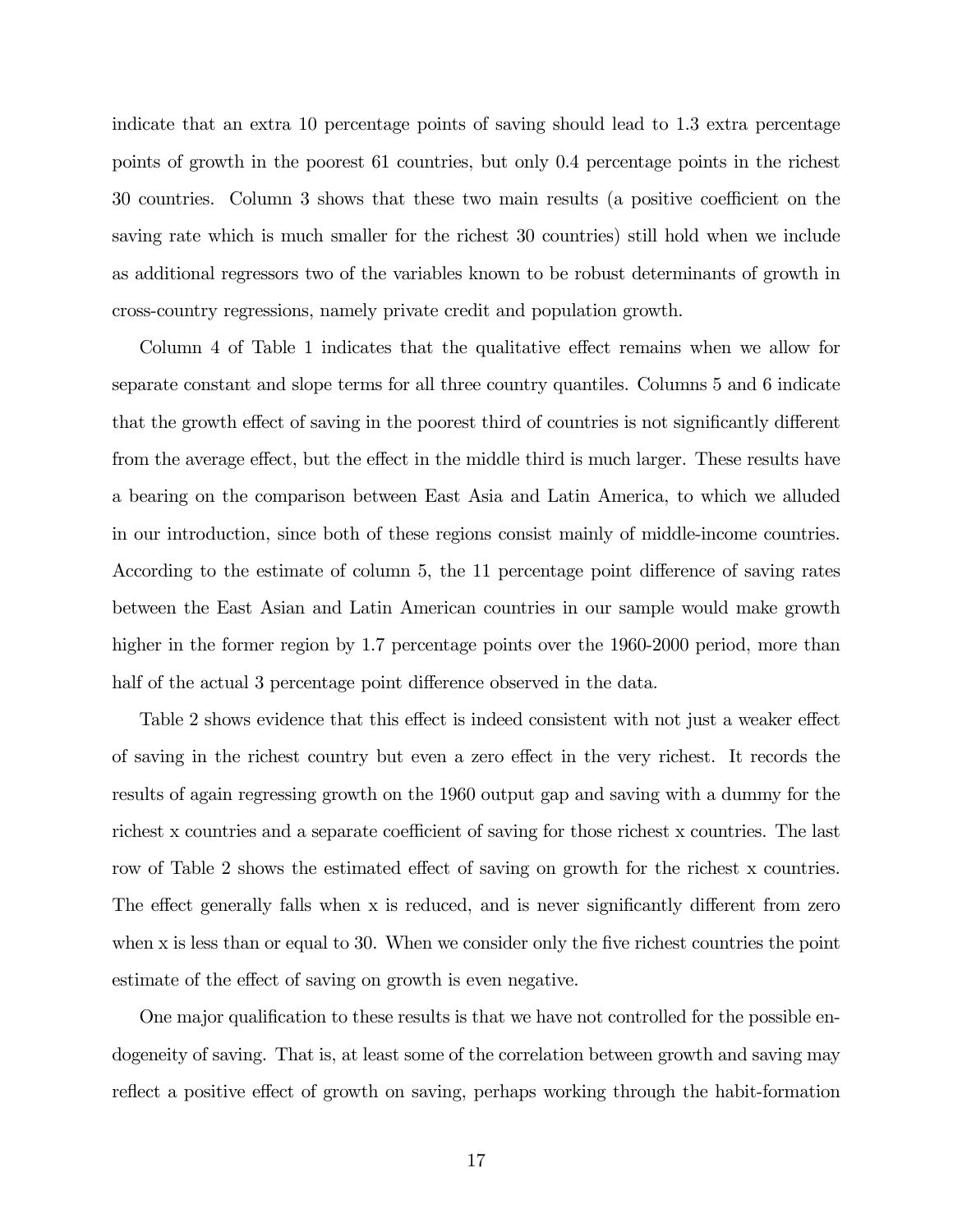effect spelled out by Carroll, Overland and Weil (2000). However, there seems no reason to believe that the habit-formation effect should cease to operate in countries closest to the technology frontier. For this reason we take the above results to be supportive of an effect of saving on growth, working through the collateral effect that we have identified in our theory, an effect which the theory predicts should indeed cease to operate in countries closest to the frontier for the simple reason that those countries do not need foreign investment, and hence do not need collateral to attract foreign investment, in order to advance technologically.

# 4 Conclusion

In this paper we have developed a theory according to which domestic saving affects economic growth even in a world of capital mobility. The theory is based on the idea that technological progress in relatively poor countries generally requires a mix of foreign investment and local entrepreneurial effort, which effort cannot easily be observed. The foreign investment is needed in order to transfer frontier technological knowledge to local innovating sectors. Saving provides the local entrepreneurs with collateral which may give them enough of a stake in their innovation projects to induce the effort needed to make the foreign investment profitable. The theory predicts that saving should affect growth, but not so much in relatively rich countries that are not so dependent on foreign investment for innovation because rich countries are where the frontier technologies come from. This prediction is borne out by a cross country regression that shows a positive effect of saving on growth that is much smaller for the richest countries. Our ongoing research is exploring the issue of whether this effect depends more on private or public saving, and also how it depends on the uses to which the saving is put, whether infrastructure, foreign currency reserves, or private investment.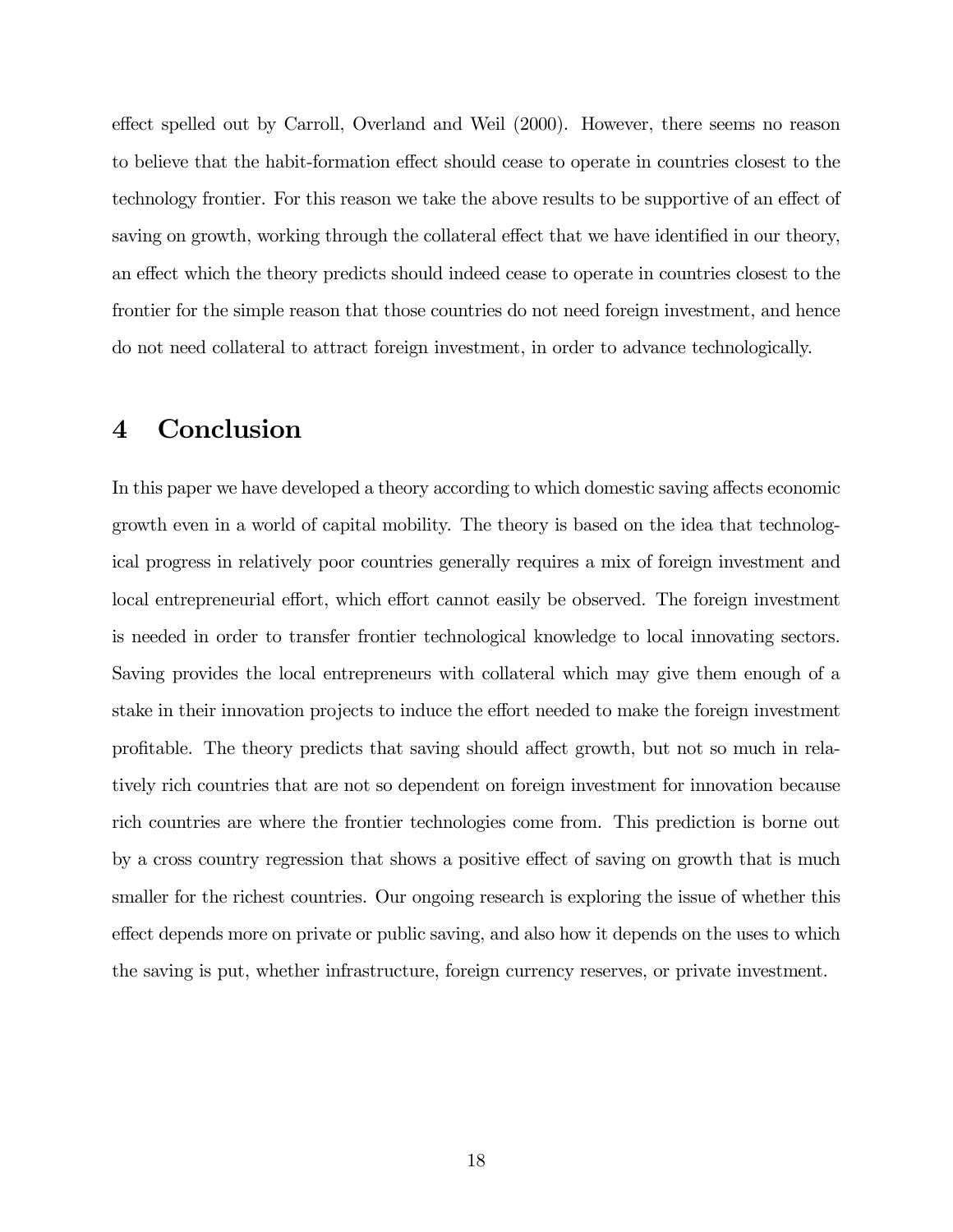## References

- Aghion, Philippe, and Peter Howitt. "A Model of Growth through Creative Destruction." Econometrica 60 (March 1992): 323-51.
- Alfaro, L, Kalemli-Ozcan,S, and V. Volosovych. "Why Doesn't Capital Flow from Rich to Poor Countries? An Empirical Investigation." mimeo Harvard Business School, 2003.
- Banerjee, Abhijit, and Esther Duflo. "Growth Theory Through the Lens of Development Economics." In Handbook of Economic Growth, edited by Philippe Aghion and Steven N. Durlauf. Amsterdam: North-Holland, forthcoming, 2005.
- Carroll, Christopher D., Jody Overland, and David N. Weil. "Saving and Growth with Habit Formation." American Economic Review 90 (June 2000): 341-55.
- Carroll, Christopher D., and David N. Weil. "Saving and Growth: A Reinterpretation." Carnegie-Rochester Conference Series on Public Policy 40 (1994): 133-92.
- Djankov, Simeon, Caralee McLiesh, and Andrei Shleifer. "Private Credit in 129 Countries." NBER WP#11078, January 2005.
- Dooley, M, Folkerts-Landau, D, and P. Garber. "The US Current Account Deficit and Economic Development: Collateral for a Total Return Swap." NBER Working Paper No 10727, 2004.
- Gertler, M and K. Rogoff. "North-South Lending and Endogenous Domestic Capital Market Inefficiencies." Journal of Monetary Economics 26 (October 1990): 245-66.
- Houthakker, Hendrik S. "An International Comparison of Personal Saving." Bulletin of the International Statistical Institute 38 (1961): 55-70.
- Houthakker, Hendrik S. "On Some Determinants of Saving in Developed and Underdeveloped Countries." In Problems in Economic Development, edited by E. A. G. Robinson. London: Macmillan, 1965.
- Howitt, Peter. "Endogenous Growth and Cross-Country Income Differences." American Economic Review 90 (September 2000): 829-46.
- Howitt, Peter, and Philippe Aghion. "Capital Accumulation and Innovation as Complementary Factors in Long-Run Growth." *Journal of Economic Growth* 3 (June 1998): 111-30.
- Howitt, Peter, and David Mayer-Foulkes. "R&D, Implementation and Stagnation: A Schumpeterian Theory of Convergence Clubs." Journal of Money, Credit and Banking 37 (February 2005): 147-77.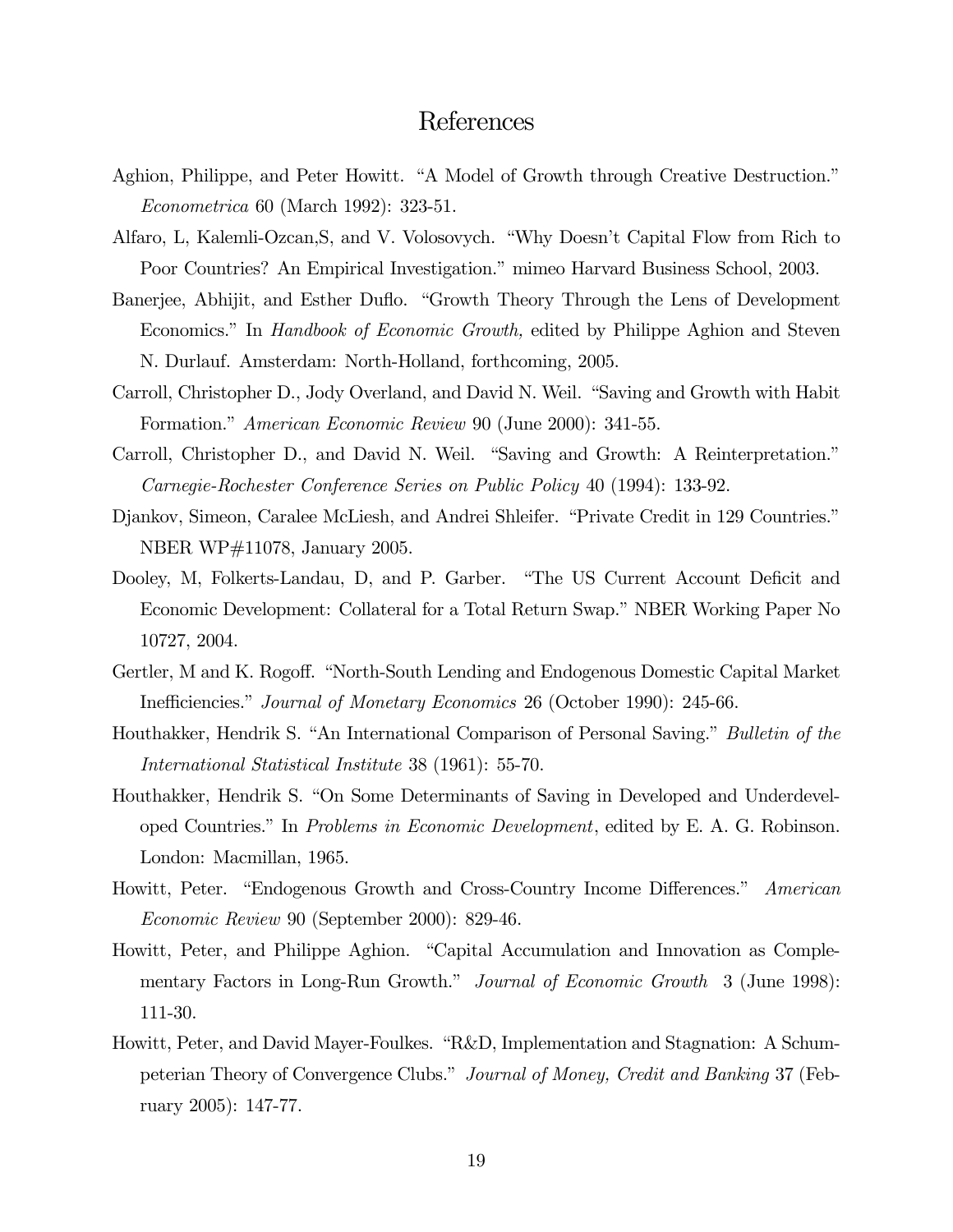- Lucas, Robert E. Jr. "Why doesn't Capital Flow from Rich to Poor Countries?" American Economic Review Papers and Proceedings 80 (May 1990): 92-96.
- Modigliani, Franco. "The Life Cycle Hypothesis of Saving and Inter-Country Differences in the Saving Ratio." In Induction, Growth and Trade: Essays in Honor of Sir Roy Harrod, edited by W. A. Eltis. London: Clarendon Press, 1970.
- Reinhart, C, and K. Rogoff. "Serial Default and the "Paradox" of Rich-to-Poor Capital Flows." American Economic Review, Papers and Proceedings 94 (May 2004): 53-58.
- Romer, Paul M. "Endogenous Technological Change." Journal of Political Economy 98 (October 1990): S71-S102.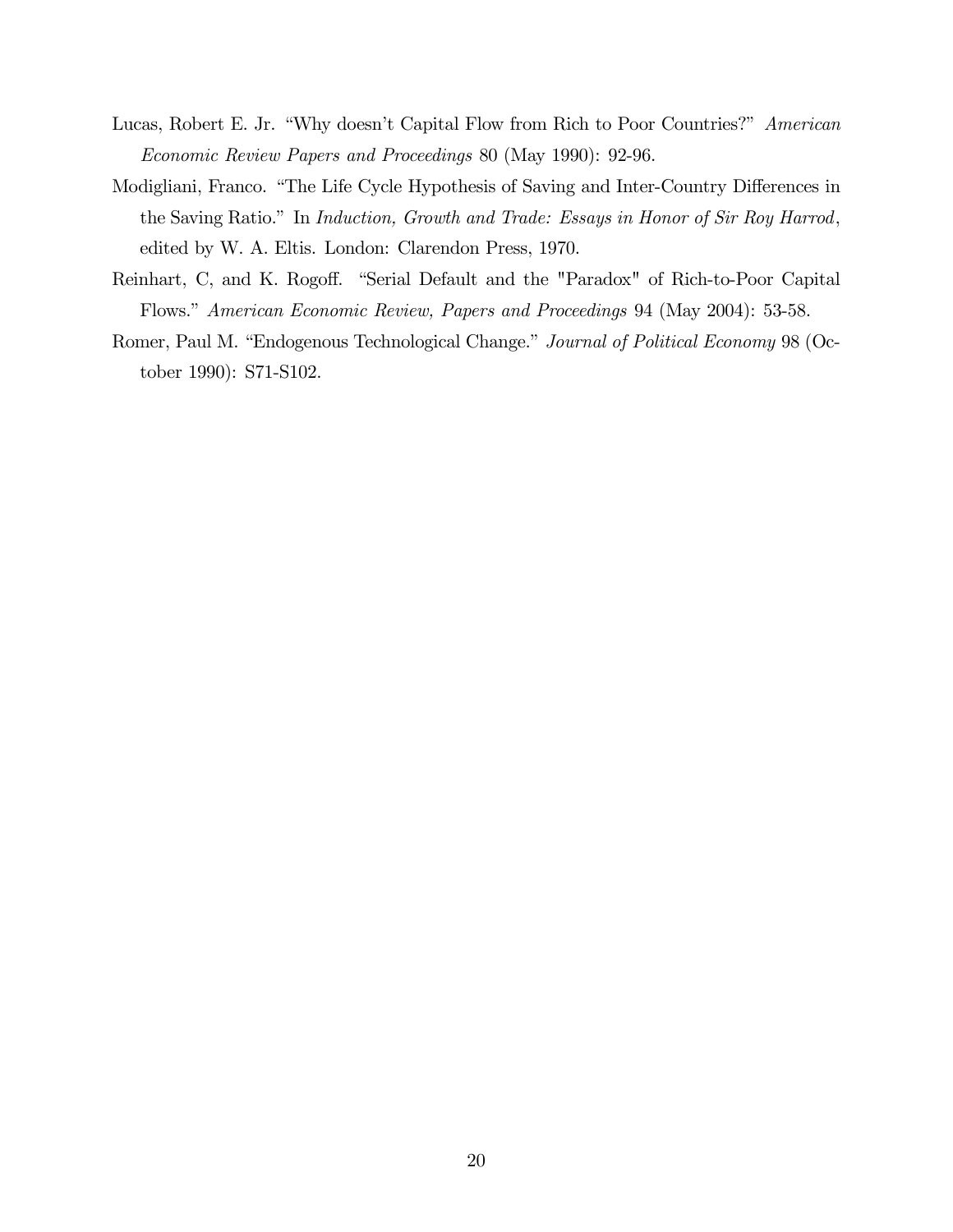## Table 1: Growth and Saving

|                   | 1                        | $\mathbf{2}$             | 3                        | 4                      | 5                        | 6                        |
|-------------------|--------------------------|--------------------------|--------------------------|------------------------|--------------------------|--------------------------|
| 1960 output gap   | $-0.758***$<br>$(-3.96)$ | $-0.957***$<br>$(-3.90)$ | $-1.296***$<br>$(-5.89)$ | $-0.756*$<br>$(-1.85)$ | $-0.474**$<br>$(-2.03)$  | $-0.796***$<br>$(-2.96)$ |
| Savingrate        | $0.121***$<br>(7.76)     | $0.132***$<br>(8.61)     | $0.113***$<br>(7.07)     | $0.105***$<br>(4.31)   | $0.088***$<br>(4.22)     | $0.130***$<br>(6.64)     |
| R30               |                          | $2.475***$<br>(3.01)     | $1.861***$<br>(2.89)     | $2.069**$<br>(2.13)    |                          |                          |
| Savingrate*R30    |                          | $-0.092***$<br>$(-2.62)$ | $-0.091***$<br>$(-2.98)$ | $-0.072$<br>$(-1.62)$  |                          |                          |
| Private credit    |                          |                          | 1.426***<br>(3.80)       |                        |                          |                          |
| Population growth |                          |                          | $-50.81**$<br>$(-2.24)$  |                        |                          |                          |
| M31               |                          |                          |                          | $-0.716$<br>$(-1.22)$  | $-1.146***$<br>$(-2.69)$ |                          |
| Savingrate*M31    |                          |                          |                          | $0.052*$<br>(1.74)     | $0.069***$<br>(2.62)     |                          |
| P <sub>30</sub>   |                          |                          |                          |                        |                          | 0.192<br>(0.39)          |
| Savingrate*P30    |                          |                          |                          |                        |                          | $-0.024$<br>$(-0.79)$    |
| R-square          | 0.454                    | 0.508                    | 0.695                    | 0.526                  | 0.494                    | 0.458                    |
| Sample size       | 91                       | 91                       | 78                       | 91                     | 91                       | 91                       |

Dependent variable is annual average growth of per-capita GDP 1960-2000

*Notes* : R30, M31 and P30 are dummies indicating 1960 per-capita GDP among the top 30, middle 31 and bottom31 respectively of the sample. All data come from the Penn World Tables 6.1, except for Private Credit, which comes from Djankov, McLiesh and Shleifer (2005). Estimation is by ordinary least squares. The numbers in parentheses are robust t-statistics. Significance at the 1%, 5% and 10% levels is denoted by \*\*\*, \*\* and \* respectively.